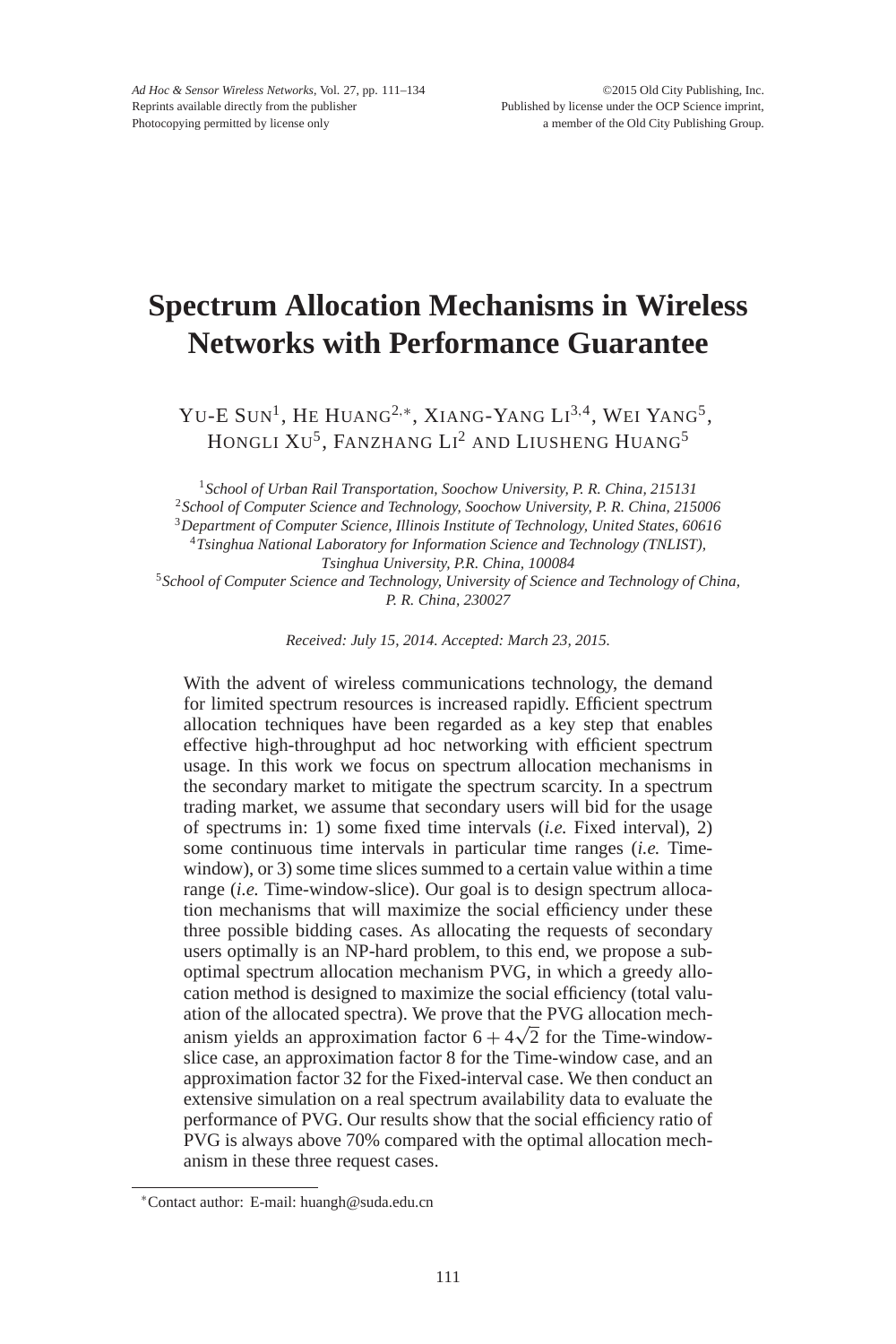*Keywords:* Approximation mechanism, spectrum allocation, social efficiency, temporal reuse, spatial reuse, performance guarantee.

# **1 INTRODUCTION**

In recent years, with the increasing popularity of wireless devices and applications (*e.g.* 4/5G, WiFi, ad hoc networks), the ever-increasing demand of traffic poses a great challenge in spectrum allocation and usage [3, 6]. For instance, traditional wireless ad hoc networks often operate in the ISM bands (900MHZ or 2.4GHz). With the growing proliferation of wireless devices, these bands are increasingly getting congested [1]. On the other hand, the current fixed long-term and regional lease-based spectrum allocation scheme leads to significant spectrum white spaces and artificial shortage of spectrum resources. To obtain a better transmission quality, an intuitive idea is to make the ad hoc networks opportunistically work in the underutilized licensed bands [19]. Many efforts such as the Federal Communications Commission (FCC) ruling on white spaces are attempting to free the under-utilized licensed spectrums by permitting opportunistic access [17]. Therefore, spectrum allocation is the key technology that enables the ad hoc networks to use spectrum more efficiently.

In this work, we study the spectrum allocation in the secondary market in which a device from an ad hoc network will bid for the usage of certain spectrum and pay price to the holder of the spectrum. Previous studies on spectrum allocation mechanisms in the secondary spectrum market (*e.g.* [10, 13, 16, 23, 25, 27, 28, 34, 35]) mainly consider the wireless interference and spatial reuse of channels. Most of these existing methods assume that secondary users can share one channel only if they are spatial-conflict free with each other. However, under a more realistic model for ad hoc networking or general networking, a secondary user may be interested in the usage of a channel during some *specific time periods*. In another word, secondary users can share the same channel in *spatial*, *temporal*, and *spectral* domain as long as it does not cause interference with other devices in the (ad hoc) networking. So, it is reasonable to further improve the spectrum utilization by introducing time-domain reutilization.

By following this direction, some papers (*e.g.* [7,24,29,31] and [36]) take the requested time durations of secondary users into consideration. Generally speaking, there exist three possible types of time duration requests. The first type, which can be called *Fixed-Interval*, is that all the secondary users request some fixed continuous time intervals (*e.g.*, requesting the usage of one channel for a fixed time interval exactly lasting from 2:00PM to 4:00PM). The second type, which we call *Time-Window*, allows each secondary user to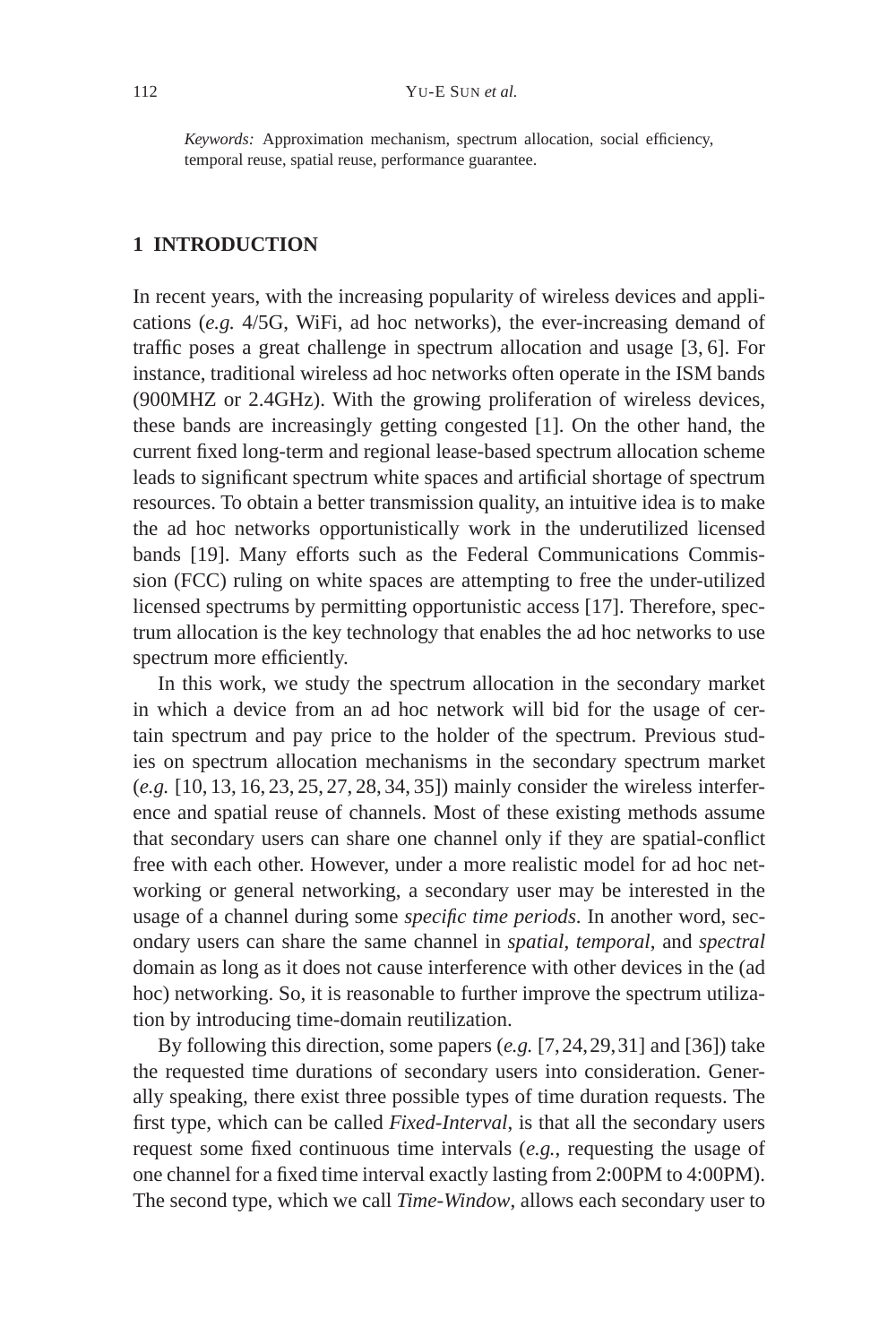request a continuous time interval in a particular time range (*e.g.*, requesting the usage of one channel for a *continuous* time interval of 2 hours in the time range lasting from 2:00PM to 5:00PM). While in the third type, secondary users can request some time slices summed to a certain value within a time range, and we call this *Time-Window-Slice* (*e.g.*, requesting the usage of one channel for 2 hours in *total* with the time slices dispersed from 2:00PM to 5:00PM). Most of the current researches consider the Fixed-Interval case, which can be regarded as a special case of both the Time-Window and Time-Window-Slice cases. In fact, the requested time durations from a secondary user are not always fixed, and the Time-Window and Time-Window-Slice cases are more appropriate in practice. However, only few studies allow channels to be reused both in spatial and temporal domain even in the Fixedinterval case, and none of them give an approximation factor. Moreover, Time-Window case has already been considered in some works, but none of them give an approximation factor or allow channels to be reused in the spatial domain either. To the best of our knowledge, there have not yet been any studies about Time-Window-Slice case.

To tackle these challenges, we propose spectrum allocation mechanisms in which secondary users can bid for the usage of channels during some specific time periods. The time slots allocated to a fixed request should be supplied by one channel, and all the time request cases that introduced above are considered. A natural goal of spectrum allocation mechanisms is to maximize the *social efficiency*. The social efficiency is defined as the total "valuation" from the secondary users, who are successfully allocated in spectrum [2]. Therefore, our aim in this work is to design allocation mechanisms which maximize *social efficiency*, *i.e.* allocating spectrum to the secondary users who value it most. Notice that the value of a secondary user in an ad hoc networking could depend on the networking traffic and requirement of the user in the network. In the Time-Window-slice and Time-Window cases, we assume that secondary users can share one channel in temporal domain. In the Fixed-Interval case, we study a more general case where channels can be reused both in spatial and temporal domain.

The main contributions of this paper are as follows. We first study the optimal channel allocation problem in this paper. Unfortunately, allocating the spectrums to the set of buyers that will maximize the social efficiency is an NP-hard problem in our settings. To address this NP-hardness challenge, we propose a sub-optimal channel allocation framework, called PVG (Per-Value Greedy), with a *greedy-like* winner determination mechanism. We show that our PVG allocation mechanism has a polynomial time complexity show that our PVG allocation mechanism has a polynomial time complexity and it achieves a social efficiency at least  $1/(6 + 4\sqrt{2})$  times of the optimum in the Time-Window-Slice case, at least 1/8 times of the optimum in the Time-Window case, and at least 1/32 times of the optimum in the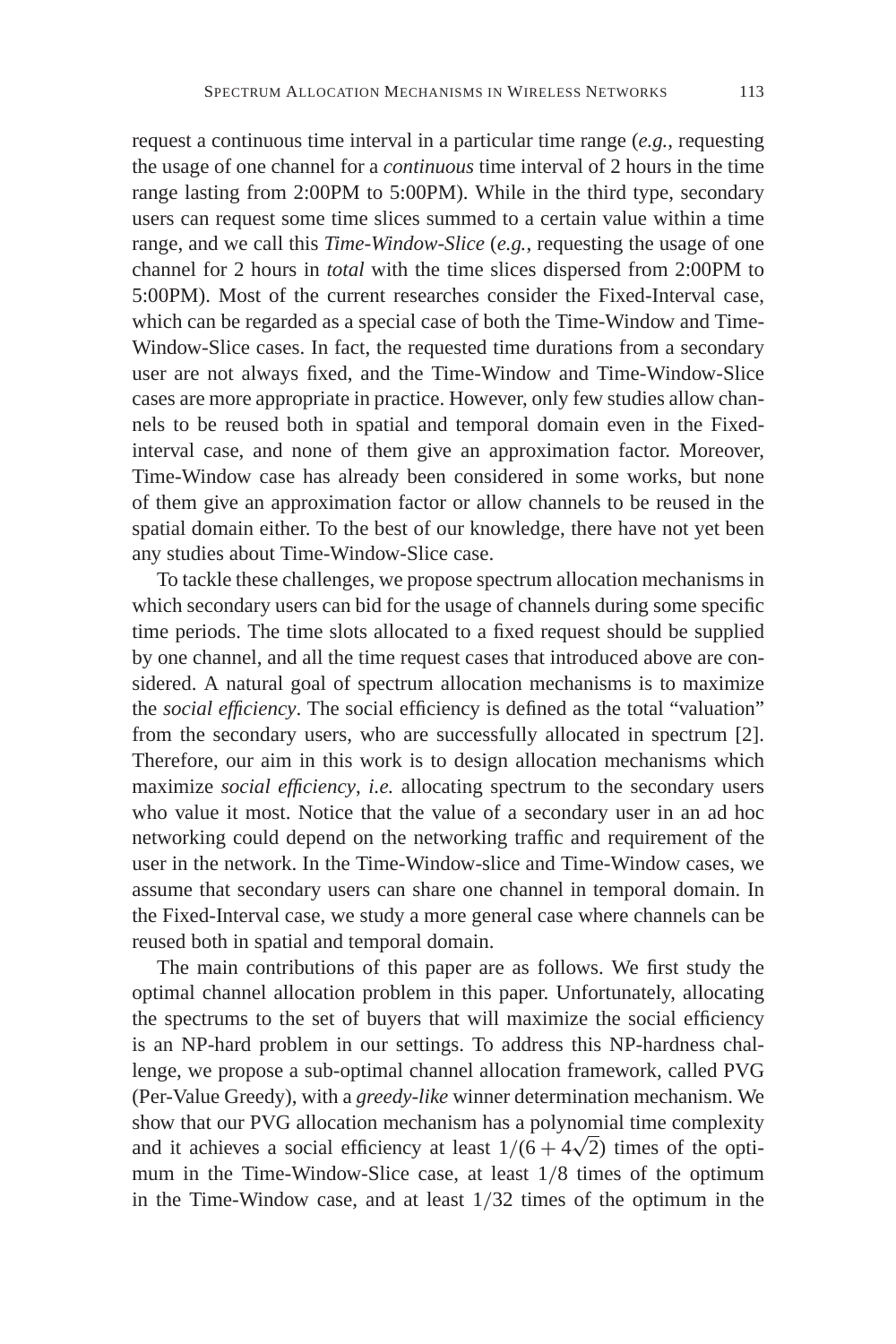Fixed-Interval case. The low time complexity makes PVG much more practical for large scale spectrum market. Notice that the theoretical bound on the social efficiency is pessimistic. To evaluate the practical performance of our mechanisms, we conduct extensive simulation studies using real spectrum availability data. Our simulation results show that the social-efficient performance of our sub-optimal mechanism is much better than the theoretical guarantee. The social efficiency achieved by our sub-optimal method is actually larger than 70% of the optimal for almost all our evaluations.

The rest of paper is organized as follows: Section 2 introduces preliminaries and our design targets. Sections 3 and 4 propose our algorithms design for optimal and suboptimal mechanisms. Section 5 evaluates the performance of our mechanisms. Section 6 reviews the related work and Section 7 concludes the paper.

## **2 PRELIMINARIES**

### **2.1 Spectrum Allocation Model**

Consider a spectrum setting where one primary user holds the usage right of *M* channels  $S = \{s_1, s_2, ..., s_M\}$  and is willing to sublease the usage of these channels to secondary users by time intervals. There are *N* secondary users  $\mathcal{B} = \{b_1, b_2, ..., b_N\}$  who want to use channels for some period of time. We assume that each secondary user  $b_i \in \mathcal{B}$  has one request  $I_i$ , and let  $\mathcal{I}$  be the set of requests of secondary users. Then each request  $I_i \in \mathcal{I}$  can be described as  $I_i = (v_i, a_i, d_i, t_i, L_i)$ , where  $v_i$  is its bidding price for the usage right of channels,  $a_i$ ,  $d_j$  and  $t_j$  respectively denote each request's arrival time, deadline and duration (or time length),  $L_i$  is the geographical location where  $b_i$  wants to access the channel. Note that for each request, if it is admitted, it will be served using one unique spectrum. In other words, we assume that the secondary users will not use one spectrum for a certain time duration and then switch to another spectrum later.

We define the spectrum usage conflict among requests of secondary users as *secondary conflict*. The secondary conflict can be modeled by a *conflict graph*  $\mathcal{G} = (\mathcal{I}, \mathcal{E})$ , where  $\mathcal{I}$  is the vertex set corresponding to the requests of secondary users, and an edge between two requests belongs to  $\mathcal E$  if and only if the two requests conflict with each other, *i.e.* they cannot access the same channel simultaneously. We study three possible types of time duration in this paper. In order to simplify the problem and focus on studying the temporal impact on the spectrum allocation mechanism design, we assume requests can only share one channel in temporal domain in the Time-Window-Slice and Time-Window cases, and let requests can share one channel both in temporal and spatial domain in the Fixed-Interval case.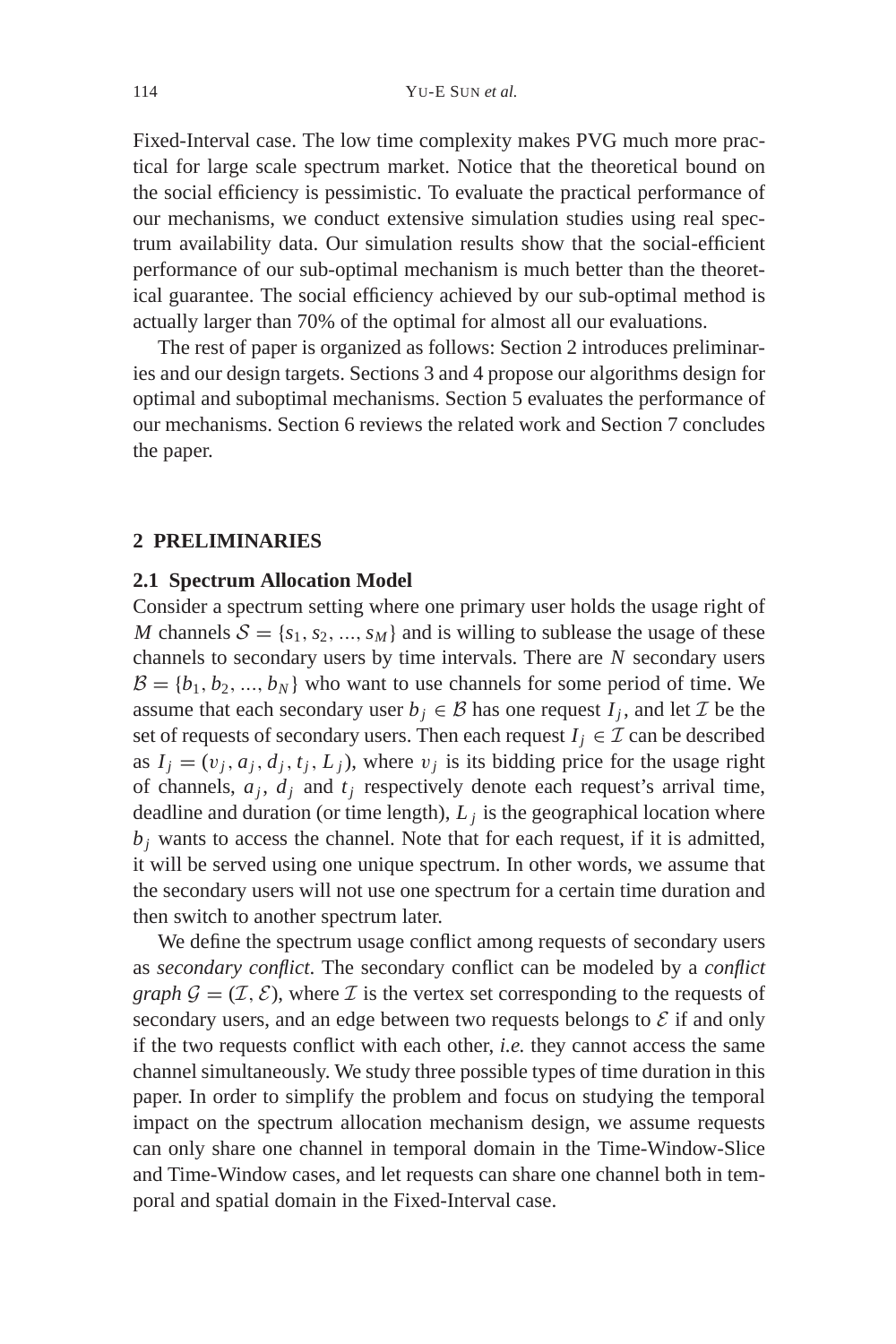Each channel  $s_i \in S$  provided by the primary user has a set of available time slots, denoted as  $A_i$ , which can be used by the secondary users. To ensure the worst case profit, we assume that the primary user has already set a reservation price  $\eta_s$  which is the minimum price for the usage of spectrum per-unit time.

### **2.2 Design Target**

In this paper, we target at designing spectrum allocation mechanisms that can maximize the social efficiency. Here, social efficiency is introduced to evaluate the performance of the proposed mechanism. The social efficiency for a spectrum allocation mechanism  $M$  is defined as the total bids of all winners, *i*.*e*. EFF( $\mathcal{M}$ ) =  $\sum_{I_j \in \mathcal{I}} v_j z_j$ , where  $z_j$  indicates whether the request of the secondary user  $I_i$  is satisfied or not. Then, we will concern with the following optimization problem: designing an allocation scheme (approximately) that maximizes the social efficiency  $\sum_{I_j \in \mathcal{I}} v_j z_j$ .

# **3 OPTIMAL SPECTRUM ALLOCATION**

In this section, we propose an optimal allocation mechanism which can maximize the social efficiency. The basic idea is to achieve the maximization of the social efficiency through an optimal matching between the request set  $\mathcal I$  and the spectrum set  $S$ . More specifically, we first derive the detailed optimization problems for the Time-Window-Slice, Time-Window and Fixed-interval cases, respectively. Then, we present the optimal allocation mechanism for them.

## **3.1 The Time-Window-Slice Allocation Model**

We assume that  $A_i = \{x_{1,i}, ..., x_{q,i}\}\$ includes all the available time slots in  $s_i$ . Each  $I_i \in \mathcal{I}$  can only be allocated in the time slot of  $s_i$  between  $a_j$  and  $d_j$ . In order to simplify the matching model between  $I_i$  and  $s_i$ , we will make a further segmentation to *Ai* based on the arrival time and deadline of all the requests in *I*. For each  $I_i \in I$ , its arrival time/deadline divides a time slot in  $s_i$  into 2 time slots. As shown in Figure 1, the time axis of  $s_i$  is divided into many disjoint time slots after our further segmentation. Let  $x_{l,i}$  be the *l*-th time slot in  $s_i$  and  $\Delta_{l,i}$  be the length of  $x_{l,i}$ . We define  $\Delta_{l,i} = 0$  when time slot  $x_{l,i}$  is occupied by the primary user. Assume that the time slot beginning at  $a_j$  is the  $n_s^{i,j}$ -th time slot in  $s_i$  and the time slot ending at  $d_j$  is the  $n_e^{i,j}$ -th time slot in  $s_i$ . Formally,  $z_{i,j} \in \{0, 1\}$  is a binary variable indicating whether  $I_i$  is allocated in  $s_i$ . We can formulate the spectrum assignment into an IP (*Integral Programming*) problem:

$$
\max O(v) = \sum_{I_j \in \mathcal{I}} \sum_{s_i \in \mathcal{S}} v_j z_{i,j} \tag{IP (1)}
$$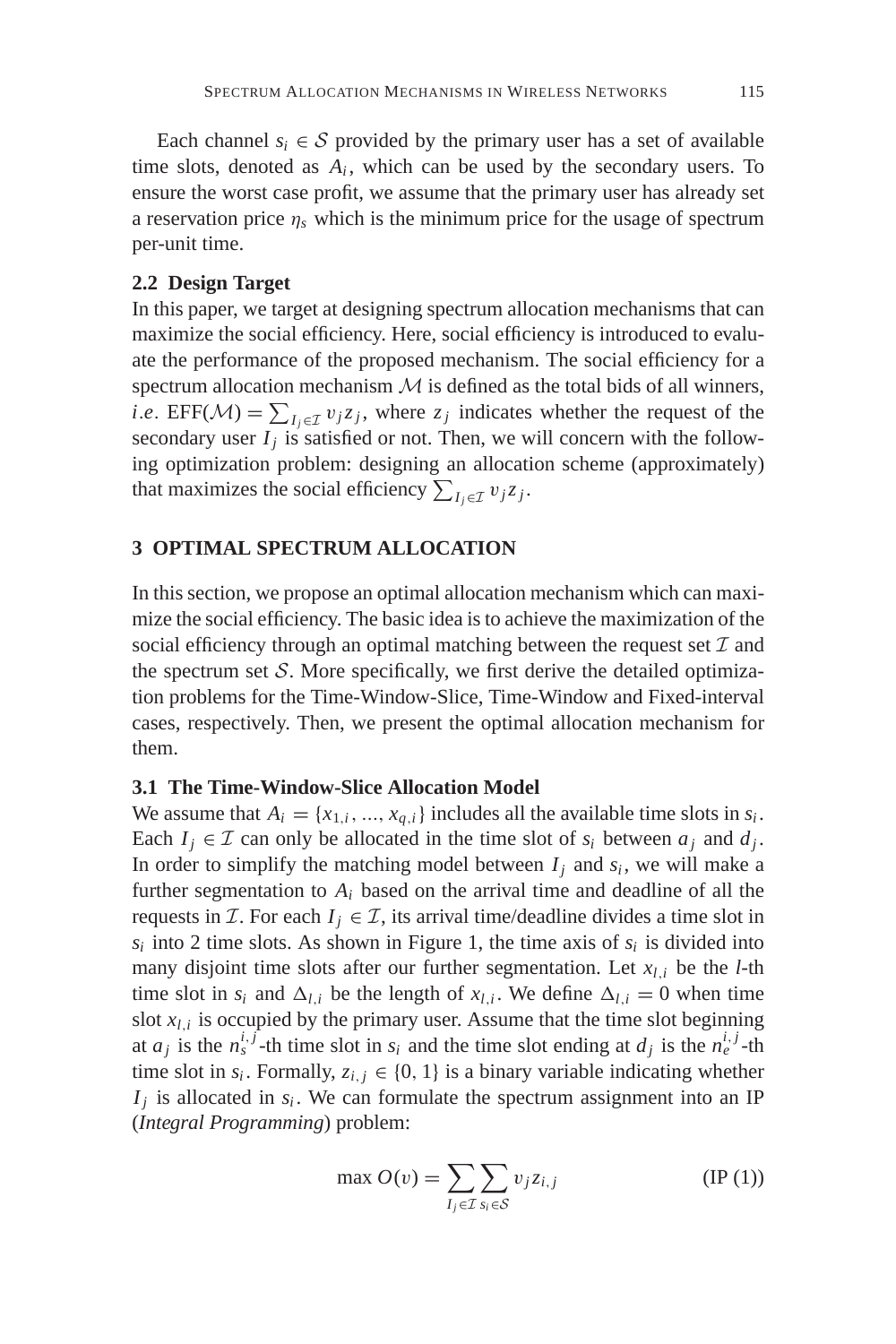

#### FIGURE 1

An instance of the spectrum *si*'s time axis segmentation. Let shadow slots denote the time intervals occupied by primary user, and the blank slots indicate the intervals which can be allocated to secondary users.

subject to

$$
\begin{cases}\nz_{i,j} \in \{0, 1\}, \forall s_i \in S, \forall I_j \in \mathcal{I} \\
\sum_{s_i \in S} z_{i,j} \leq 1, \forall I_j \in \mathcal{I} \\
\sum_{s_i \in S} v_j z_{i,j} \geq \eta_s t_j z_{i,j}, \forall I_j \in \mathcal{I} \\
x_{i,i}^j \geq 0, \forall l, \forall s_i \in S, \forall I_j \in \mathcal{I} \\
\sum_{l=n_s^{n,j}}^{n_e^{j,j}} x_{l,i}^j \geq t_j z_{i,j}, \forall s_i \in S, \forall I_j \in \mathcal{I} \\
\sum_{I_j \in \mathcal{I}}^{n_j^j} x_{l,i}^j \leq \Delta_{l,i}, \forall s_i \in S, \forall l\n\end{cases}
$$

where  $x_{l,i}^j$  is the time  $x_{l,i}$  allocated to  $I_j$ , and  $O(v)$  denotes the objective function of the IP.

### **3.2 The Time-Window Allocation Model**

In the Time-Window case, we first simplify the allocation model by dividing the time axis for each spectrum channel into time slots of equal length. Then, we let the arrival time  $a_i$  be the first available time slot, let the deadline  $d_i$  be the last one, and let the time length  $t_i$  be the number of time slots required by request  $I_j$ . In this way, we can convert the Time-Window allocation model into the Fixed-Interval allocation model. Let  $f_j = (d_j - a_j) - t_j + 1$ . Then, for each request  $I_i$ , there are  $f_i$  possible allocations in each spectrum channel. Thus, we can split request  $I_j$  into  $f_j$  different requests, and all these requests conflict with each other. Assuming that  $F_j$  is the request set obtained by splitting request  $I_j$ , and  $z_{i,j'} \in \{0, 1\}$  is a binary variable indicating whether  $I_{j'}$  is allocated in  $s_i$ . Then, these split requests  $I_{j'}$  should satisfy  $\sum_{j' \in F_j} z_{i,j'} \leq 1$ .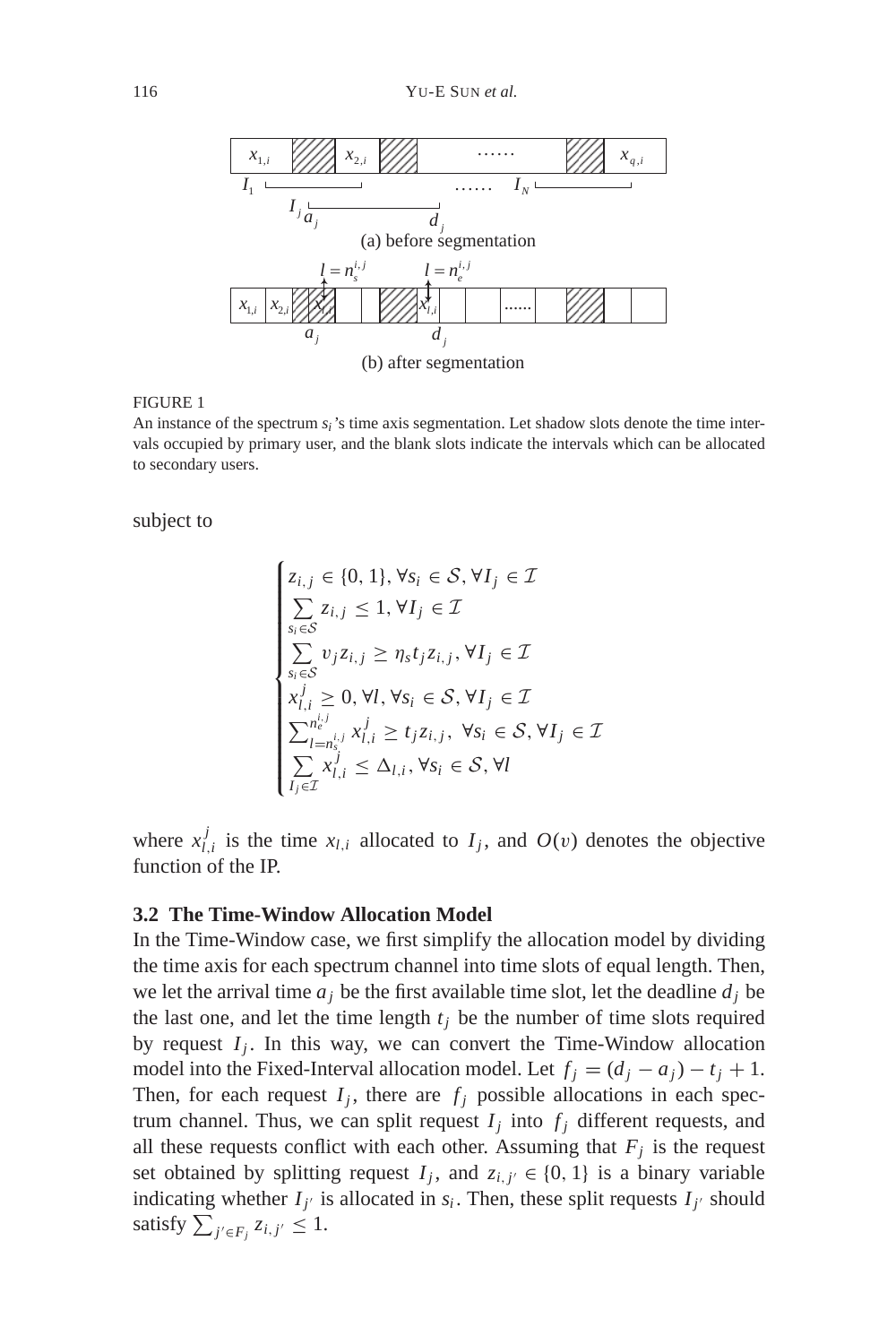Through the request splitting above, we convert the Time-Window allocation model into the Fixed-Interval allocation model, which is formulated as an IP like this:

$$
\max O(v) = \sum_{s_i \in S} \sum_{I_j \in \mathcal{I}} \sum_{I_{j'} \in F_j} v_j z_{i,j'}
$$
 (IP (2))

subject to

$$
\begin{cases}\n\sum_{s_i \in S} \sum_{I_{j'} \in F_j} z_{i,j'} \leq 1, \forall I_j \in \mathcal{I} \\
\sum_{I=a_{j'}}^{d_{j'}} x_{I,i}^{j'} = t_j z_{i,j'}, \forall s_i \in S, \forall I_j \in \mathcal{I}, \forall I_{j'} \in F_j \\
\sum_{s_i \in S} \sum_{I_{j'} \in F_j} v_j y_{i,j'} \geq \eta_s t_j y_{i,j'}, \forall I_j \in \mathcal{I} \\
z_{i,j'} = \{0, 1\}, \forall s_i \in S, \forall I_j \in \mathcal{I}, \forall I_{j'} \in F_j \\
x_{I,i}^{j'} \geq 0, \forall s_i \in S, \forall I_j \in \mathcal{I}, \forall I_{j'} \in F_j, \forall I \\
\sum_{I_j \in \mathcal{I}} \sum_{I_{j'} \in F_j} x_{I,i}^{j'} \leq \Delta_{I,i}, \forall s_i \in S, \forall I\n\end{cases}
$$

where  $x_{l,i}^{j'}$  is the time allocated to  $I_{j'}$  from the *l-th* time slot in  $s_i$ , and  $O(v)$ denotes the objective function of the IP.

### **3.3 The Fixed-interval Allocation Model**

In the Fixed-Interval allocation case, channels can be reused both in the spatial and temporal domain. Let  $y_{i,k} = 0$ , 1 be a binary variable indicating whether request  $I_j$  is conflict with request  $I_k$ . Obviously, if the distance between  $L_i$  and  $L_k$  is less than twice of the interference radius and the time  $I_i$ and  $I_k$  requested are overlap with each other,  $y_{j,k} = 1$ ; otherwise,  $y_{j,k} = 0$ . In this case, we first segment the available time of each channel into many time slices and use the same symbols as we did in the Time-window-slice case. Then, the optimal channel allocation problem can be formulated as follows.

$$
\max O(v) = \sum_{s_i \in \mathcal{S}} \sum_{I_j \in \mathcal{I}} v_j z_{i,j},
$$
 (IP (3))

subject to

$$
\begin{cases}\n\sum_{s_i \in \mathcal{S}} z_{i,j} \leq 1, \forall I_j \in \mathcal{I} \\
x_{l,i}^j = \Delta_{l,i} z_{i,j}^l, \forall s_i \in \mathcal{S}, \forall I_j \in \mathcal{I}, \forall l \\
\sum_{k \neq j} z_{i,k}^j y_{j,k} + z_{i,j}^l \leq 1, \forall s_i \in \mathcal{S}, \forall I_j \in \mathcal{I}, \forall l \\
\sum_{l=n_s^{i,j}}^{n_e^{i,j}} x_{l,i}^j = t_j z_{i,j}, \forall s_i \in \mathcal{S}, \forall I_j \in \mathcal{I} \\
z_{i,j} \in \{0, 1\}, \forall s_i \in \mathcal{S}, \forall I_i \in \mathcal{I} \\
z_{i,j}^l \in \{0, 1\}, \forall s_i \in \mathcal{S}, \forall I_i \in \mathcal{I}, \forall l\n\end{cases}
$$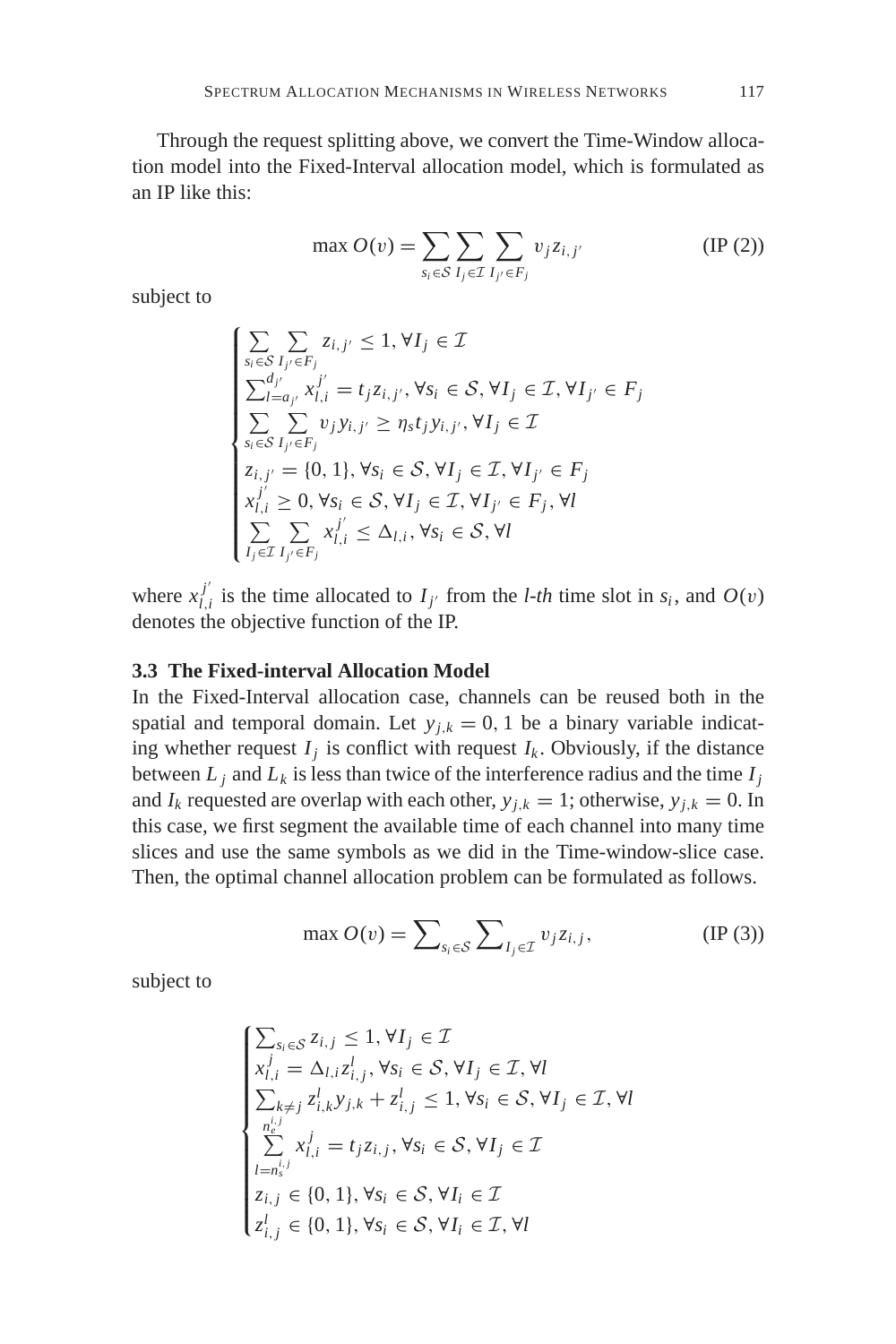where  $z_{j,i}^l$  stands for whether the *l*-th time slot of channel  $s_i$  is allocated to request  $I_i$ , and  $O(v)$  denotes the objective function of the IP.

However, solving IP(IP (1)), IP(IP (2)), or IP(IP (3)) optimally is an NPhard problem.

**Theorem 1.** *The optimal channel allocation problem is NP-hard in the Time-Window, Time-Window-Slice and Fixed-Interval cases.*

*Proof.* We consider a simple case that there is only one channel in the spectrum market and the time requests of secondary users are fixed intervals. This is a special case of Time-Window and Time-Window-Slice. In this case, our channel allocation problem is equivalent to the maximum weighted independent set problem, which is an NP-hard problem. This finishes the proof.

To tackle this NP-hardness, we will further design allocation mechanisms with performance guarantee to approximately optimize the social efficiency in Section 4.

# **4 SUBOPTIMAL SPECTRUM ALLOCATION: PVG**

In this section, we propose a general spectrum allocation mechanism, *i.e.*, the Per-Value Greedy (PVG) spectrum allocation mechanism, to allocate the requests to channels efficiently for the Time-Window-Slice, the Time-Window and the Fixed-Interval cases.

### **4.1 The Framework of PVG**

Here, we outline the framework of the PVG spectrum allocation mechanism. Recall that  $v_j$  is the weight (bid) of the request  $I_j$ , and  $t_j$  is the time length of *I<sub>j</sub>*. The per-unit weight (bid) of request *I<sub>j</sub>* can be calculated through  $\eta_j = \frac{v_j}{t_j}$ . All feasible requests in  $\mathcal I$  are sorted in the descending order of  $\eta_i$ . Algorithm 1 maintains a set  $A$  of currently accepted requests. There are three possible cases in which request  $I_j$  can be accepted by Algorithm 1:

Case 1: When request  $I_j$  is considered according to the sorted order, we scan all the available channels one by one. If  $I_i$  can be allocated in one of these channels without overlapping with any other request in  $A$ , *Allocation Saturated*( $I_j$ ,  $s_i$ ) = *true*, and  $I_j$  is immediately accepted.

Case 2: If  $I_i$  is not accepted in Case 1, we scan all the channels again to check if  $I_j$  can be allocated in one of them by deleting its overlapping requests. Suppose  $J_1$ , ...,  $J_l$  are the requests which have been allocated in channel  $s_i$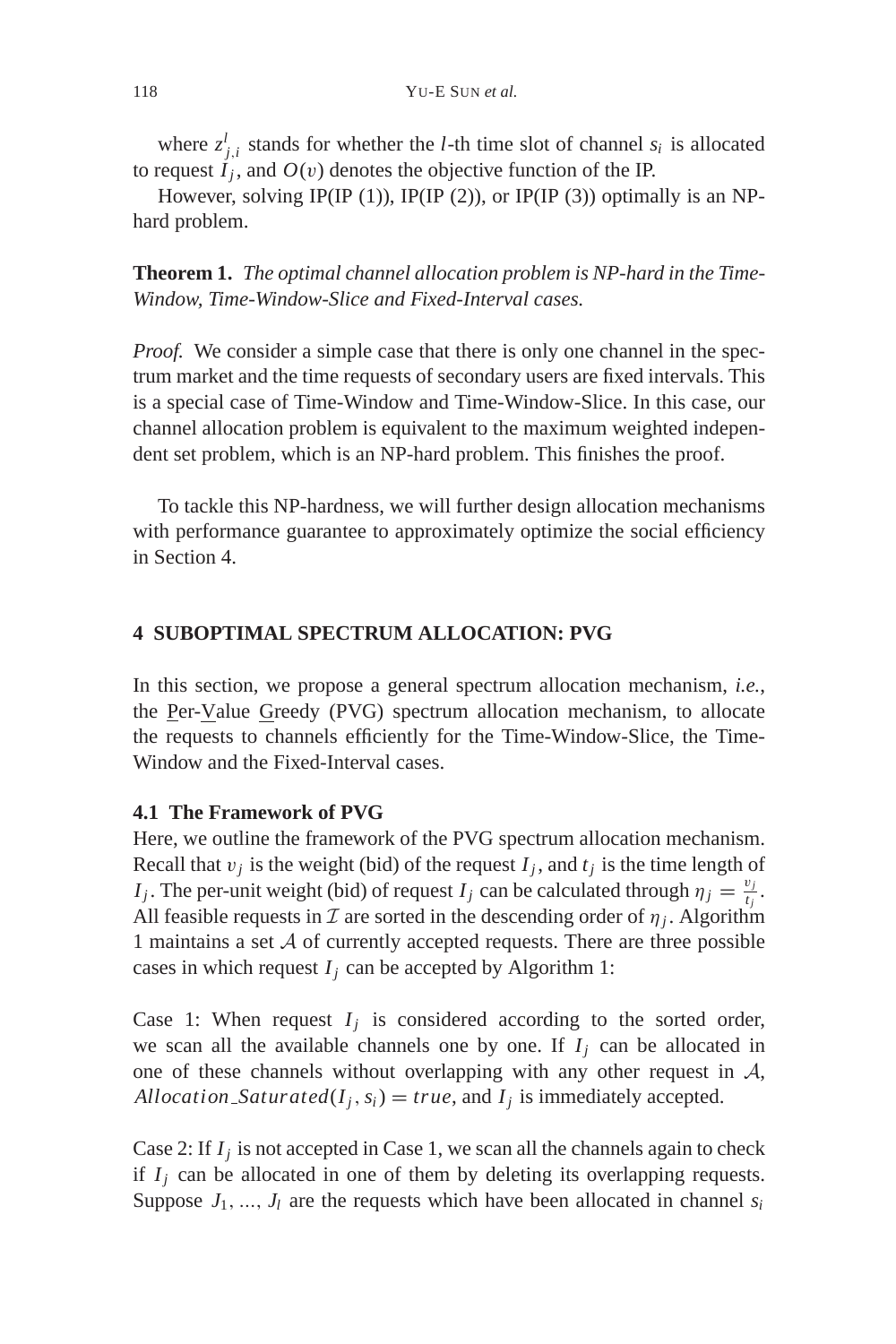| <b>Algorithm 1 General Spectrum Allocation Framework</b>                                               |
|--------------------------------------------------------------------------------------------------------|
| Input:                                                                                                 |
| $\mathcal{I} = \{I_1, , I_N\}/\mathcal{I}$ : the set of all the requests in $M_k$ sorted in descending |
| order according to $\eta_i$ ;                                                                          |
| $S = \{s_1, , s_M\}$ // S: the set of available spectrum in $M_k$ ;                                    |
| Output:                                                                                                |
| The set of accepted requests in $A$ ;                                                                  |
| 1: $\mathcal{A} = \emptyset$ ;                                                                         |
| 2: for $j = 1$ to N do                                                                                 |
| <b>if</b> $v_i \geq \eta_s t_i$ then<br>3:                                                             |
| for $i = 1$ to M do<br>4:                                                                              |
| <b>if</b> Allocation_Saturated( $I_i$ , $S_i$ ) = true <b>then</b><br>5:                               |
| $\mathcal{A} := \mathcal{A} \cup \{I_i\};$<br>6:                                                       |
| <b>accept</b> $I_i$ and $\text{Allocate}(I_i, s_i);$<br>7:                                             |
| <b>Break</b><br>8:                                                                                     |
| if $I_i \notin \mathcal{A}$ then<br>9:                                                                 |
| for $i=1$ to M do<br>10:                                                                               |
| <b>if</b> Preemption_Saturated( $I_j$ , $S_i$ ) = true <b>then</b><br>11:                              |
| $\mathcal{A} := \mathcal{A} \cup \{I_i\} \backslash \{J_1, , J_n\};$<br>12:                            |
| <b>preempt</b> $\{J_1, , J_n\}$ and $\text{Allocate}(I_j, s_i)$ ;<br>13:                               |
| for $k = 1$ to j do<br>14:                                                                             |
| if<br>$I_k \notin \mathcal{A}$ .<br>$v_k \geq \eta_s t_k$<br>and<br>15:                                |
| Allocation_Saturated( $I_k$ , $S_i$ ) = true then                                                      |
| $\mathcal{A} := \mathcal{A} \cup \{I_k\};$<br>16:                                                      |
| <b>accept</b> $I_k$ and $\text{Allocate}(I_k, s_i)$ ;<br>17:                                           |
| <b>Break</b><br>18:                                                                                    |
| <b>if</b> $I_i \notin \mathcal{A}$ then<br>19:                                                         |
| reject $I_j$ ;<br>20:                                                                                  |
| 21: <b>return</b> $\mathcal{A}$ ;                                                                      |

and overlap with *I<sub>j</sub>*. If *I<sub>j</sub>*'s weight is larger than  $\beta(\beta \ge 1)$  times of the total weight of  $J_1$ , ...,  $J_l$ , *Preemption\_Saturated*( $I_j$ ,  $s_i$ ) = *true*, and  $I_j$  can also be accepted. Then, we add  $I_j$  in A and delete  $J_1, ..., J_h$ , and say that  $I_j$ "**preempts**" *J*1, ..., *Jh* .

On the other hand, if  $I_j$ 's weight is no larger than  $\beta$  times of the total weight of its overlapping requests  $J_1, ..., J_l$ , *Preemption\_Saturated*( $I_j, S_i$ )  $=$  *f alse*, and we say that requests  $J_1$ , ...,  $J_h$  directly "**reject**"  $I_j$ .

Case 3: Reaccept the rejected or preempted requests if there is no overlapping. After some other requests accepted in Case 2, request  $I_i$  which has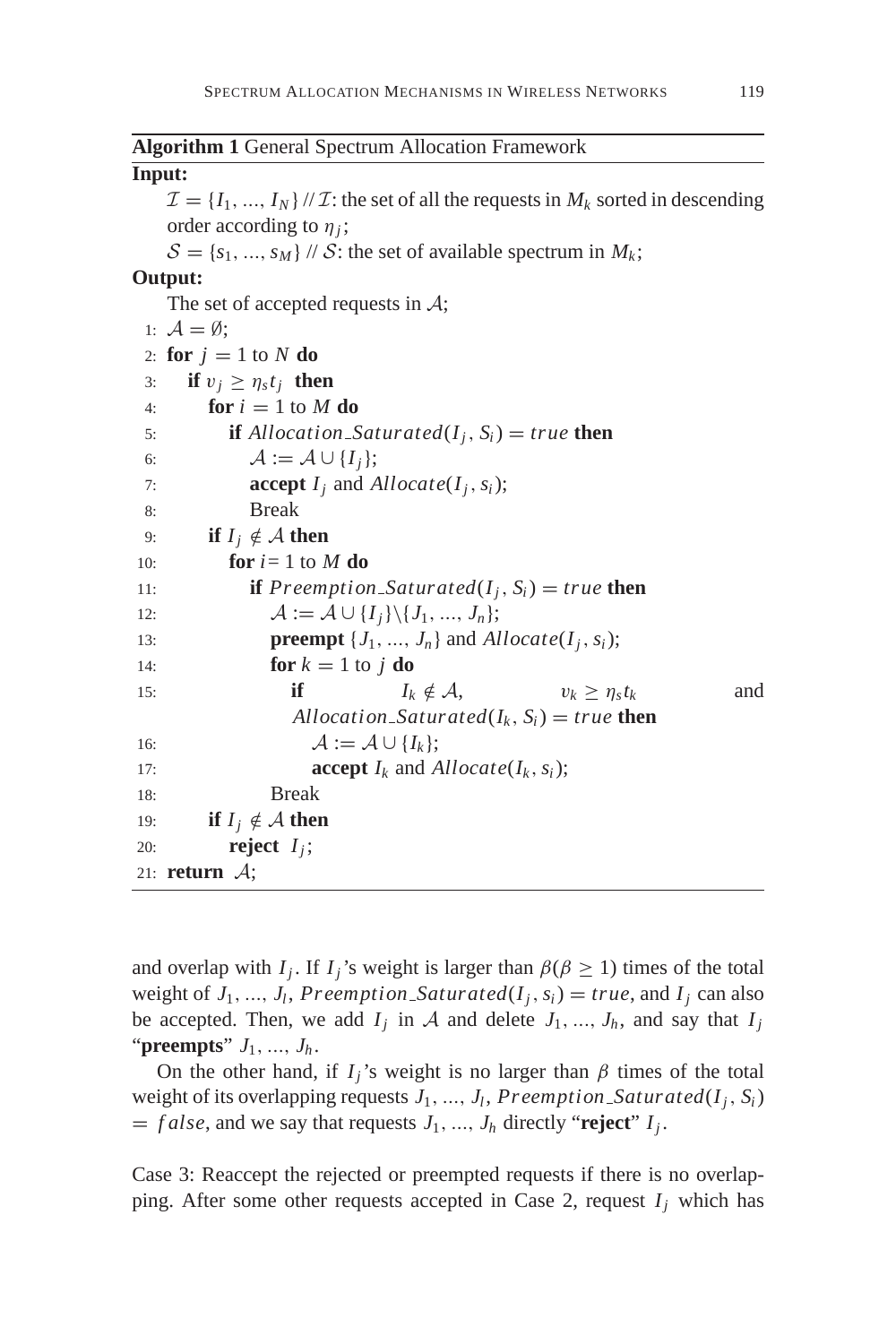been rejected or preempted before can be reconsidered for acceptance if  $A$ *llocation*  $S$ *aturated*( $I$ <sub>*i*</sub>,  $s$ <sub>*i*</sub>) = *true*.

If a request is not accepted in Algorithm 1, it should be rejected or preempted by some other requests. In this paper, we say a request  $I_i$  "causes" the rejection or preemption of another request  $J$ , if either request  $I_i$  directly rejects or preempts request *J* , or preempts *J* indirectly. For example, if request *J* is preempted by request *I*, we say that *I* directly preempts *J* . After that, if request *I* is also preempted by  $I_i$ , we say that  $I_i$  preempts *J* indirectly.

Algorithm 1 is designed as a general spectrum allocation framework for the Time-Window-Slice, Time-Window and Fixed-Interval cases, however, the details of the preemption and allocation procedure are different in each of them. To this end, we will turn to the discussion of specific implementation details and performances for each cases in the following.

### **4.2 PVG for the Time-Window-Slice Case**

Assume set  $\{J_1, ..., J_h\}$  includes all the requests which are allocated in the time slots from *aj* to *dj* of *si* . In order to check whether *Preemption Satura*  $ted(I_i, S_i) = true$  in Algorithm 1, we first need to find out the requests that are allocated to channel  $s_i$  and overlapped with  $I_i$ . In the Time-Window-Slice case, we can find these requests as follows:

- 1. Compute the total time length  $T$  of the idle time slots in channel  $s_i$ . If  $T < t_j$ , we sort the set of requests  $\{J_1, ..., J_h\}$  according to their per-unit bids  $\eta_k (1 \leq k \leq h)$ .
- 2. Delete the request  $J_k$  with the smallest  $\eta_k$  from set  $\{J_1, ..., J_h\}$  and add it to the overlapping set of  $I_i$ . Suppose the time length of all the time slots that are allocated to  $J_k$  between  $a_j$  and  $d_j$  is  $t'_k$ . Then, we let  $T = T + t'_k$ .
- 3. Repeat step (2) until  $T > t_i$ .

If  $I_i$ 's weight is larger than  $\beta$  times of the total weight of the requests in  $I_j$ 's overlapping set, we delete all the overlapping requests from  $A$  and allocate  $I_i$  in channel  $s_i$ .

If  $I_j$  is accepted in channel  $s_i$ , we allocate the time slots of  $s_i$  to request  $I_j$  by starting from  $I_j$ 's arrival time and searching for a series of available time slots in a backward manner. Theorem 2 gives the conclusion of approximation factor of the PVG allocation mechanism for the Time-Window-Slice case.

**Theorem 2.** The approximation factor of the PVG is  $6 + 4\sqrt{2}$  in the Time-*Window-Slice case.*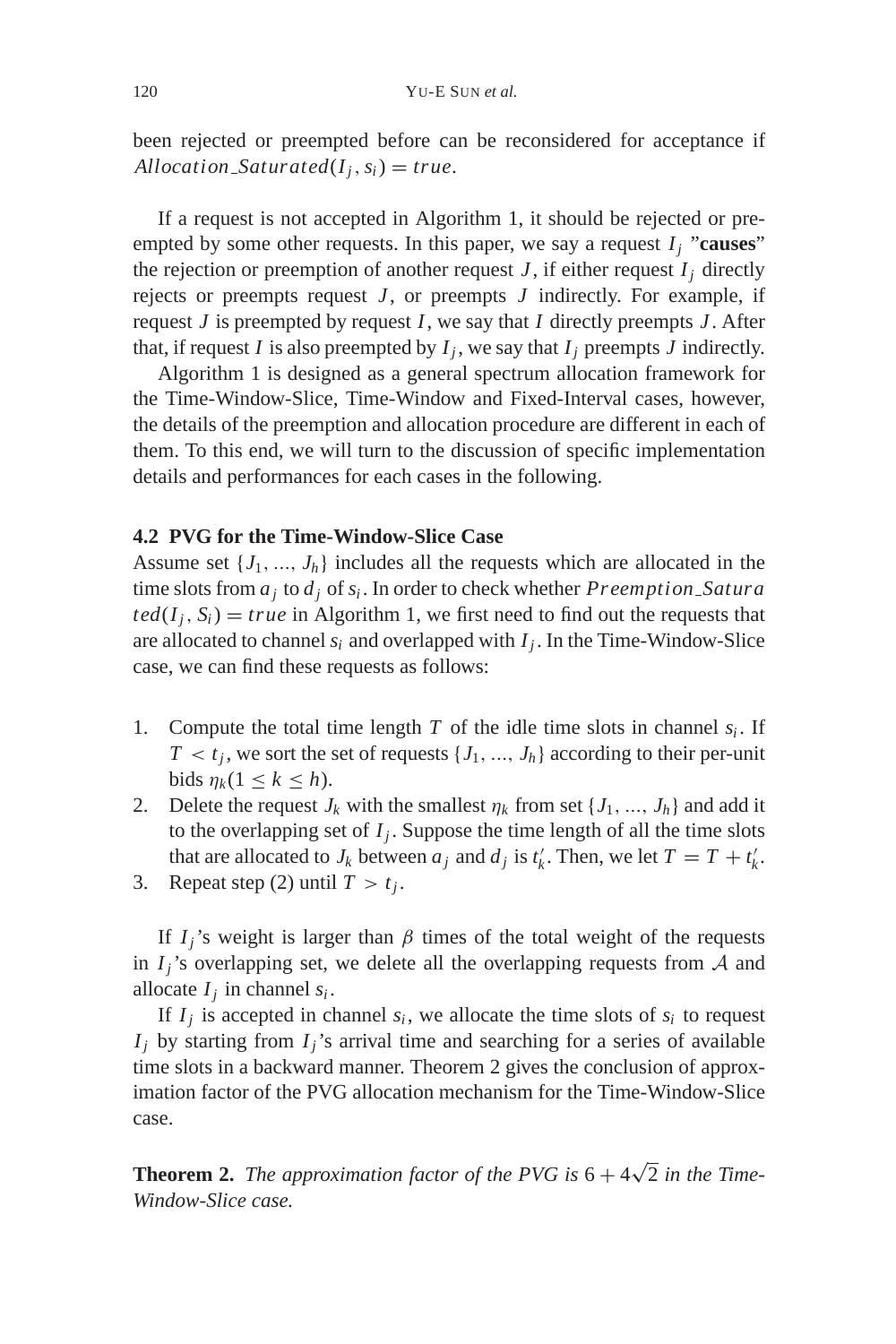*Proof.* Let  $O$  be the set of requests chosen by the optimal mechanism  $OPT$ , and A be the set of requests accepted by Algorithm 1. For each request  $I \in \mathcal{A}$ , we define a set  $R(I)$  of all the requests in  $O$  that should be "accounted for" by *I*.  $R(I)$  consists of *I* if  $I \in \mathcal{O}$ , and all the requests in  $\mathcal O$  which are rejected or preempted by *I*. More formally:

- 1. Assume *I* is accepted by case 1 or 3, then  $R(I) = \{I\}$  in the case of *I*  $\in \mathcal{O}$ , and *R*(*I*) = Ø otherwise.
- 2. Assume  $I$  is accepted by case 2, then  $R(I)$  is initialized to contain all those requests from  $O$  that were preempted (directly or indirectly) by  $I$ . In addition,  $R(I)$  contains *I* in the case of  $I \in \mathcal{O}$ .
- 3. Assume  $J \in \mathcal{O}$  is rejected by some other requests in Algorithm 1, and  $I_1, \ldots, I_h$  are the requests in  $A$  that should accounted for the rejection of request  $J$ . Obviously,  $I_1$ , ...,  $I_h$  and  $J$  are allocated in the same spectrum. Let v denote the weight of *J* and let  $v_j$  denote the weight of  $I_j$  for  $1 \leq$  $j \leq h$ . We view *J* as *h* imaginary requests  $J_1, ..., J_h$ , where the weight of *J<sub>i</sub>* is  $\frac{v_j v}{\sum_{j=1}^h v_j}$  for  $1 \le j \le h$ .  $R(I_j) := R(I_j) \cup \{J_j\}$ . Note that the weight of  $J_j$  is no larger than  $\beta$  times the weight of  $I_j$  according to the rejection rule.

For each request  $J \in \mathcal{O}$ , if  $J \in \mathcal{A}$ , it has been included in  $R(J)$ . Otherwise, it must be preempted or rejected by some request  $I \in \mathcal{A}$ , and then *J* belongs exactly to the set  $R(I)$ . Thus, the union of all these sets for  $I \in \mathcal{A}$ covers O.

We now fix a request  $I \in \mathcal{A}$ . Let v be the weight of *I* and let *V* be the total weight of all requests in *R*(*I*). Then, we can get that  $V = v' + v'' + v$  if  $I \in$  $\mathcal{O}$ ; otherwise,  $V = v' + v''$ . Here, v' denotes the total weight of all requests preempted by  $I$ , and  $v''$  is the total weight of all (or partial) requests rejected by *I*. Therefore, we can conclude that  $V \le v' + v'' + v$ . Define  $\rho = V/v$ . Our goal is to give the upper bound of  $\rho$ .

We first consider the requests that have been rejected by *I*. According to line 20 of Algorithm 1, if  $J \in \mathcal{O}$  overlaps with requests  $I_1, ..., I_h$ , we split *J* into *h* imaginary requests  $J_1, ..., J_h$ , and let each overlapping request  $I_i$ account for an imaginary request  $J_j$ . Therefore, we can assume that each  $J_j$ is only rejected by  $I_i$ . On the other hand, if we remove  $I$  from  $A$ , all of the requests or imaginary requests rejected by *I* can be accepted by A.

Let  $J_1, ..., J_q$  be the requests in  $O$  which were rejected by *I*. If there exists a request  $J_k$  ( $1 \le k \le q$ ) which can partition  $J_1, ..., J_q$  into two disjoint sections in time-axis, we define the arrival point of  $J_k$  a critical point; otherwise, we choose the arrival time of request *I* as the critical point. The whole time-axis be classified into *LOS* (Left of Separatrix) and *ROS* (Right of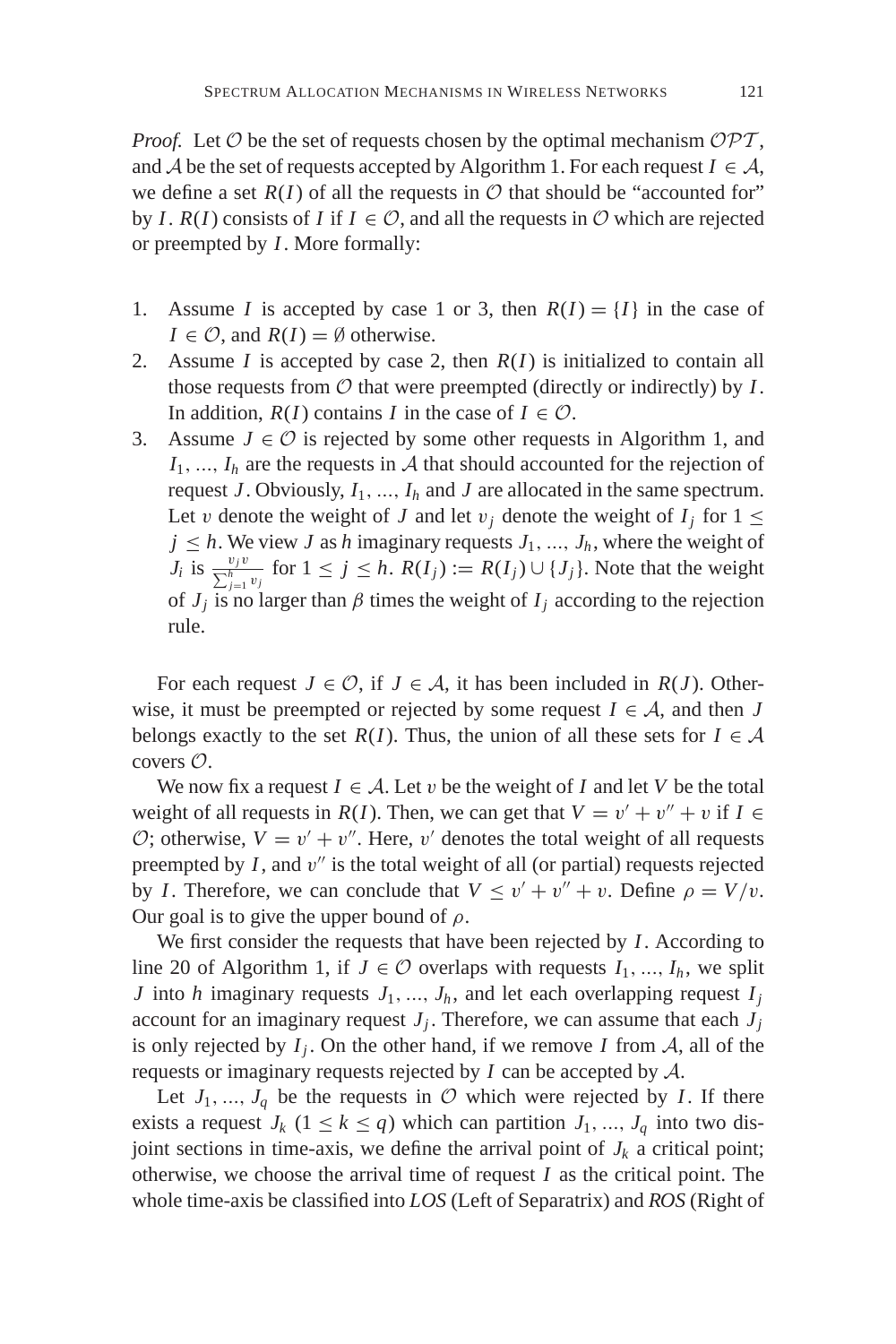

#### FIGURE 2

The whole time-axis is classified into *LOS* (Left of Separatrix) and *ROS* (Right of Separatrix) by using the critical point as the separatrix. Arrival time  $a_1$  of request  $J_1$  is the critical point in this instance. Shadow parts indicate the time slots occupied by *I*.

Separatrix) by using the critical point as the separatrix. We define the request whose arrival time is later than critical point belongs to *ROS*; otherwise, the request belongs to *LOS*.

Assume that the time length of *I* is *t*, the allocated times in *LOS* and *ROS* last  $t'$  and  $t''$ , respectively. We can easily get that:

$$
t=t'+t''
$$

Assume that there exists two requests  $J_1$  and  $J_2$  which are located at *ROS* in Figure 2, and  $a_1$  is the critical point. Since we allocate time slots for a request starting from its arrival time and search for continuous available time slots in a backward manner,  $J_2$  being rejected by  $I$  indicates that all the available time from  $a_2$  to  $d_2$  is less than the time length of  $J_2$  when  $d_1 \leq d_2$ . However,  $J_1$  and  $J_2$  can be accepted while removing *I* from  $A$ . Hence, the time length of  $J_1$  is at most equal to the time from  $a_1$  to  $d$ . Assume that the overlapping time between request  $J_k$  and request *I* is  $t'_k$ . If all the requests that have the overlapping time with  $J_1$  account for the corresponding weight, we can cover the total weight of  $J_1$ . Therefore, the weight of  $I$  that should account for  $J_1$ is equal to  $\eta_1 t'_1$ . It's obvious that  $t'_1 < t''$ . Thus, we can calculate  $V_{ROS}$  which is defined as the total weight of all the requests *I* that should account for in *ROS*:

$$
V_{ROS} \le v_2 + \eta_1 t_1' \le v_2 + \eta_1 t''
$$

When  $d_1 > d_2$ , we demonstrate that  $V_{ROS} \le v_1 + \eta_2 t_2' \le v_1 + \eta_2 t''$  similarly.

Assuming that there are more than two requests in A which are located in ROS and were rejected by *I*, we can easily conclude that  $V_{ROS} \le v_i$  +  $\sum_{k \neq i} \eta_k t'_k$ , and  $\sum_{k \neq i} t'_k \leq t''$ .

According to the rejection rule, we can get:

$$
v_i \leq \beta v
$$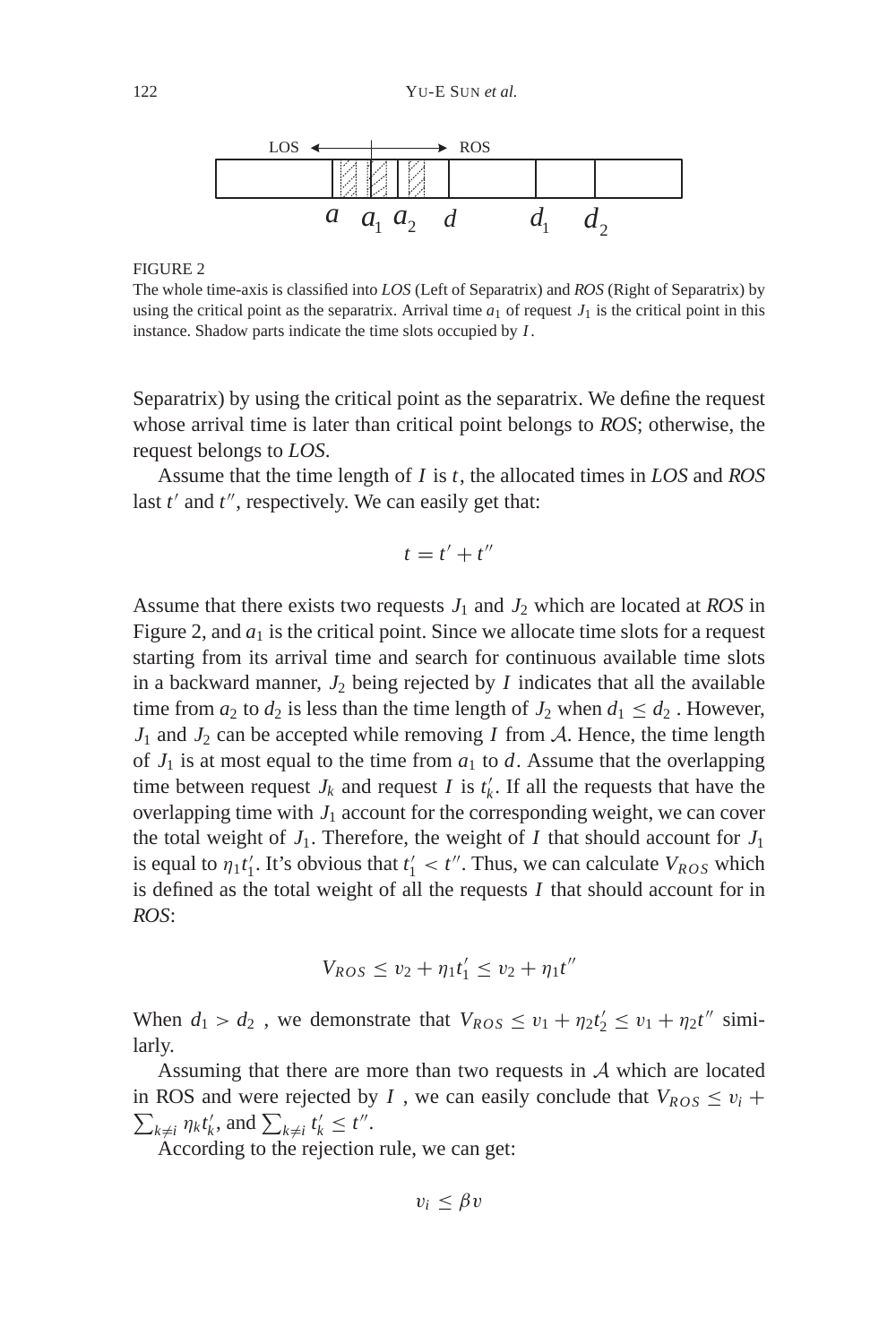Since the  $\eta_k$  from any rejected request  $J_k$  is less than the value of  $\eta$  from *I*, the following holds:

$$
\sum_{k\neq i} \eta_k t'_k \leq \sum_{k\neq i} \eta t'_k \leq \eta t''
$$

Thus, the total weight  $V_{ROS}$  of all the rejected requests in ROS satisfies:

$$
V_{ROS}\leq \beta v+t''\eta
$$

By the same method, we can easily find the total weight  $V_{LOS}$  of all the rejected requests in LOS satisfies:

$$
V_{LOS} \le \beta v + t'\eta
$$

Combining the above two conditions, the total weight of all the requests can be calculated:

$$
v'' = V_{ROS} + V_{LOS} \le 2\beta v + (t' + t'')\eta = 2\beta v + v
$$

We now assume inductively that the  $\rho$  bound is valid for time with a larger per-unit weight than that of *I*. Since the overall weight of the time that directly preempted by *I* is at most  $v/\beta$ , we can get  $v/\beta * \rho \ge v'$ . Recall that  $V \le v' + v'' + v$  and  $v'' \le 2\beta v + v$  hold. We can obtain that  $V \le v \rho/\beta + v'$  $2\beta v + v + v$ . This implies that  $V/v = \rho \le \rho/\beta + 2\beta + 2$ . The inequality can be depicted as  $\rho \leq \frac{2(\beta+1)}{1-1/\beta}$  equivalently.  $\rho$  takes its minimal value when  $β = 1 + √2$ , which implies that  $ρ ≤ 6 + 4√2$ . Finally, since the *ρ* bound holds for all the requests in  $A$  and the union of all  $R(I)$  sets covers all the requests taken by  $\mathcal{OPT}$ , we can conclude that the  $EFF(\mathcal{OPT})$  is at most  $\rho$ times of the social efficiency  $EFF(\mathcal{A})$ . Therefore, the approximation factor times of the<br>is  $6 + 4\sqrt{2}$ .

### **4.3 PVG for the Time-Window Case**

In the Time-Window case, we search the overlapping set of request  $I_i$  in channel *si* as follows:

- 1. We first find the longest idle time slot within  $a_j$  and  $d_j$ , and let *T* be the length of this time slot.
- 2. Assume that the set  $\{J_1, ..., J_h\}$  includes all the requests which are allocated to  $s_i$  in the time slots between  $a_i$  and  $d_i$ . Then, we search the request  $J_k \in \{J_1, ..., J_h\}$ , which has the smaller per-unit bid than the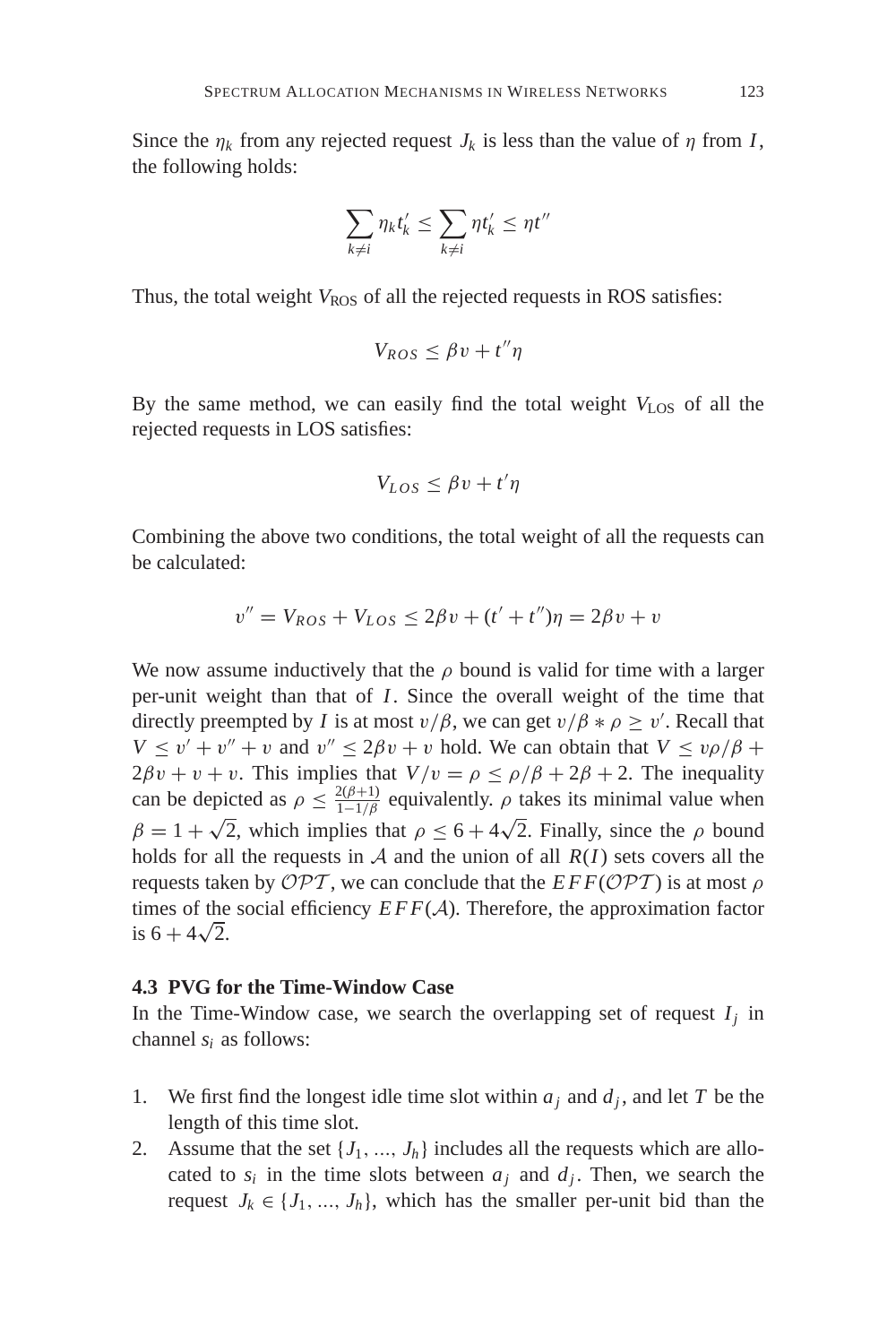other and is allocated in the time slot adjacent to the longest idle time slot. We add  $J_k$  to  $I_i$ 's overlapping set, and extend the length of the longest idle time slot by regarding the time slots, that are allocated to the requests in  $I_i$ 's overlapping set, as being idle.

3. Repeat step (2) until the extended length of the longest idle time slot is longer than the requested time length of  $I_i$ .

If *Preemption Saturated*( $I_j$ ,  $S_i$ ) = *true* in the Time-Window case, we delete all  $I_i$ 's overlapping request in channel  $s_i$ , and we allocate  $I_i$  in the first idle time slot between  $a_i$  and  $d_i$  of channel  $s_i$ , which is longer than the time length  $I_j$  requested.

**Theorem 3.** *The approximation factor of the PVG is* 8 *in the Time-Window case.*

*Proof.* Similar to the analysis of theorem 2, We construct the set *R*(*I*). The conclusion on that the union of all sets  $R(I)$  for  $I \in \mathcal{A}$  covers  $\mathcal{O}$  still holds. Thus, we still focus on a single request  $I \in \mathcal{A}$  to find the upper bound of  $\rho$ .

Recall that  $v$  is the weight of  $I$ , and  $V$  is the total weight of all requests in *R*(*I*). Then, we can get that  $V = v + V'$  if  $I \in \mathcal{O}$ , where *V'* denotes the total weight of the requests in  $R(I)$  but not in  $A$ ; otherwise,  $V = V'$ . Therefore, we can conclude that  $V \le v + V'$ .

Assuming that request  $J \in \mathcal{O}$  but  $J \notin \mathcal{A}$ , and request  $I \in \mathcal{A}$  should be accounted for the rejection or preemption of request *J* in the PVG allocation mechanism. Suppose that the time slots allocated to the requests *J* and *I* are  $(st<sub>J</sub>, et<sub>J</sub>)$  and  $(st<sub>I</sub>, et<sub>I</sub>)$ , respectively. Then, the relationships between the two time slots can be grouped into three types as shown in Figure 3. We now discuss the three complementary types respectively.

**Type 1:**  $st_I < st_I < et_J$ , *e.g.*  $J_1$ 

Obviously, all the requests belonging to Type 1 are overlapping with each other in time domain. Thus, there is at most one request which belongs to this type in the Time-Window case. Let  $V_1$  be the weight of the request belonging to Type 1. We get that  $V_1 \leq \beta v$  according to the preemption rule.



#### FIGURE 3

There exist three types of requests that overlap with request  $I$ . Jobs  $J_1$ ,  $J_2$  and  $J_3$  are used to illustrate type 1, type 2 and type 3, respectively.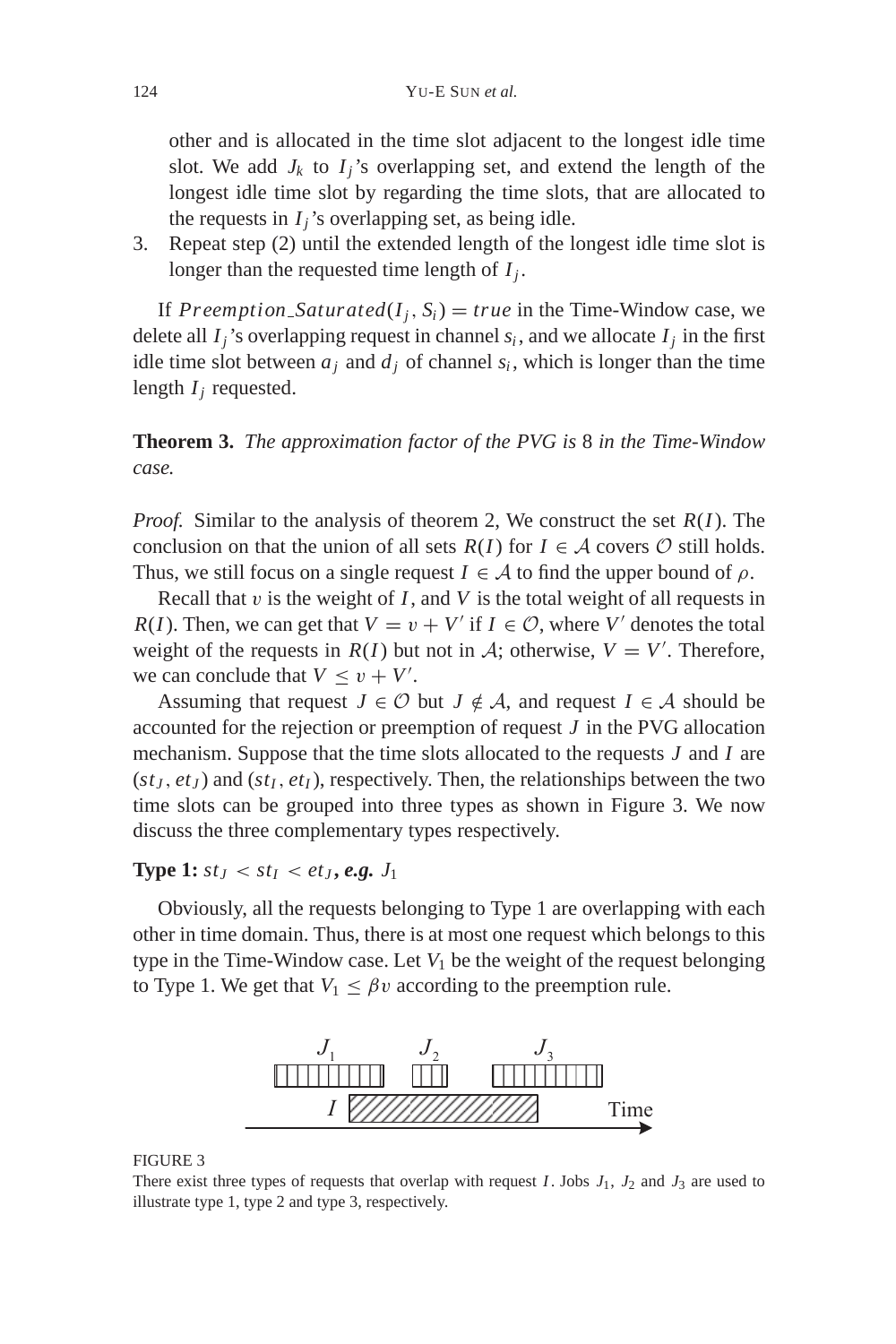## **Type 2:**  $st_J \geq st_I$  and  $et_J \leq et_I$ , *e.g.*  $J_2$

For Type 2, it may contain several requests, denoted by  $J_1, J_2, ..., J_k$ , and these requests can be further divided into three subtypes:

The first subtype is  $\eta_{J_i} \leq \eta_I$ . In this case, for each time slot allocated to request *I*, there is at most one request sharing it with request *I*. Thus, the total weight of requests in this subtype, denoted by  $V'_2$ , is at most v, *i.e.*  $V'_2 \le v$ .

The second subtype is  $\eta_{J_i} \geq \eta_I$  and  $J_i$  is preempted by request *I* (directly or indirectly). According our preemption rule, the total weight of these requests (denoted by  $V_2''$ ) is at most  $v/\beta$ , *i.e.*  $V_2'' \le v/\beta$ .

The third subtype is  $\eta_{J_i} \geq \eta_I$  and  $J_i$  is rejected by request *I* indirectly, that is, request  $J_i$  is rejected by a request that is preempted by request  $I$ . The total weight of this subtype requests, denoted by  $V_2^{\prime\prime\prime}$ , is at most  $(2\beta + 1)$  times of the total weight of the requests preempted by *I*, which is at most  $v/\beta$ . Thus, we get that  $V_2^{\prime\prime\prime} \leq (2\beta + 1)v/\beta$ .

**Type 3:**  $et_1 < et_2$ , *e.g.*  $J_3$ 

Let  $V_3$  denote the total weight of the requests belonging to Type 3. The analysis of this type is similar with Type 1. Therefore, we can also easily get that  $V_3 \leq \beta v$  holds.

From above, the sum weight of requests in  $R(I)$  can be calculated by  $V \le v + V_1 + V_3 + V'_2 + V''_2 + V'''_2 = v + 2\beta v + v + v/\beta + (2\beta + 1)\beta$ 1)v/ $\beta = 2v(2 + \beta + 1/\beta)$ . Therefore,  $\rho = V/v \le 2(\beta + 1/\beta + 2) \le 8$ , where  $\beta + 1/\beta$  is maximized when  $\beta = 1$ , *i.e.* the approximation factor is 8.

# **4.4 PVG for the Fixed-Interval Case**

In the Fixed-Interval case, it is easy to judge which requests have been allocated in a channel are conflict with a fixed request *I*. Thus, its not a hard work to check whether *Preemption\_Saturated*( $I_i$ ,  $S_i$ ) = *true* and allocate a request in a channel. In the following, we will directly give the analysis of approximation factor of the PVG allocation mechanism for the Fixed-Interval case.

**Theorem 4.** *The approximation factor of the PVG is 32 in the Fixed-Interval case.*

*Proof.* Similar to the analysis of theorem 3, We construct the set *R*(*I*) for each  $I \in \mathcal{A}$  to find the upper bound of  $\rho$ ..

Recall that  $(a_I, d_I)$  and  $(a_J, d_J)$  are the arrival times and deadlines of requests *I* and *J*. For an arbitrary request  $I \in A$ , the requests it should account for can be categorized into five types.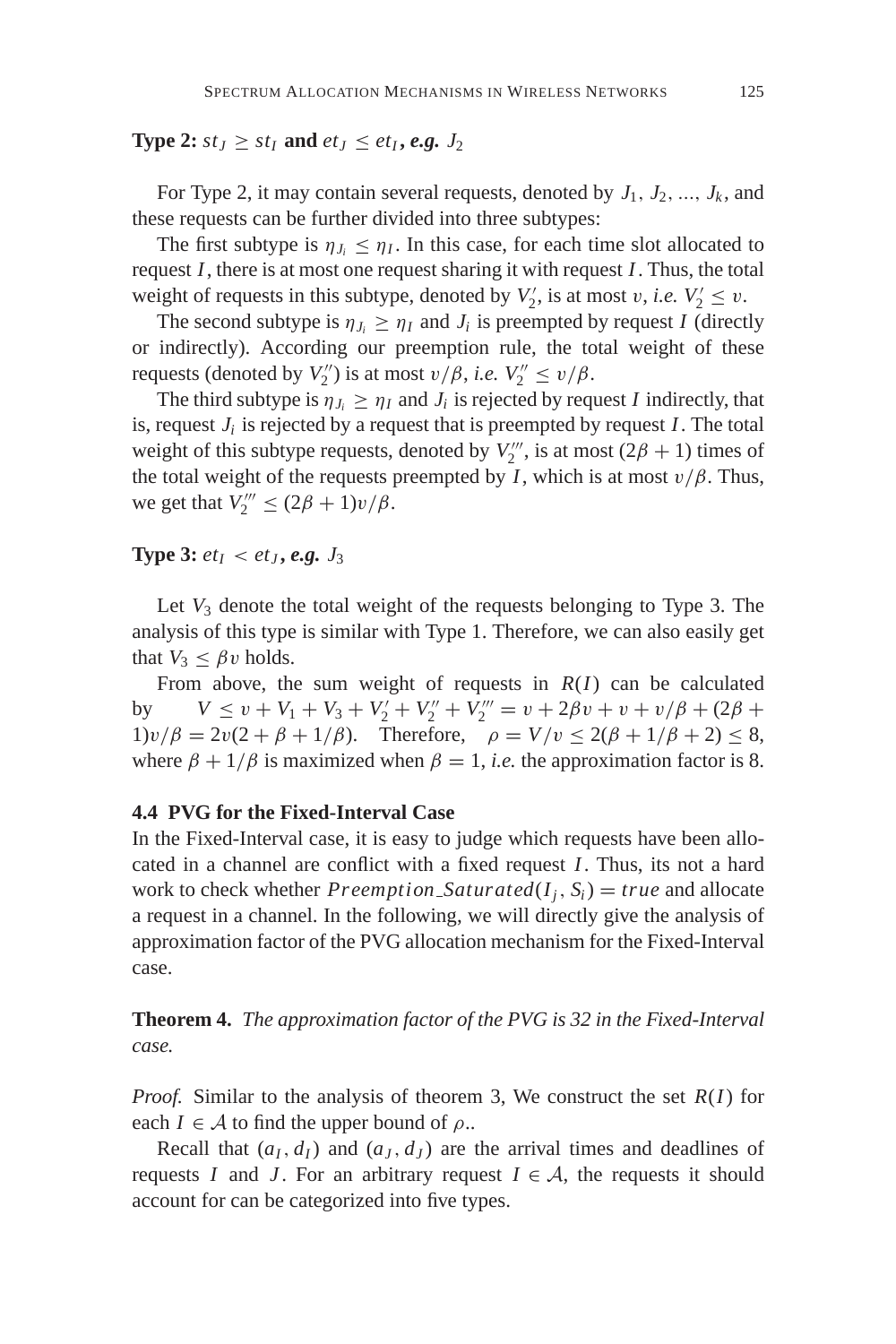Type 1: Request *I* should account for the rejection of  $J \in \mathcal{O}$ , and  $a_J < a_I$ . Suppose there are  $N_1$  requests  $\{J_1, J_2, \ldots, J_{N_1}\}\$  that belong to type 1. Since all of these requests belong to  $\mathcal O$  and conflict with each other in time domain, they must conflict-free in spatial domain. We can take location of the request as the center of the interference circle. Then, for an arbitrary couple of requests *J*<sub>1</sub> and *J*<sub>2</sub>, we can get that  $\angle L_{J_1}L_{I}L_{J_2} > \pi/3$ . Therefore, we can conclude that  $N_1 \leq 5$ .

If  $J$  is rejected by more than one request in  $A$ , we also let each of these requests only account for part of the bid of *J* . Recall that there are at most 5 requests belong to type 1 for request *I*. Then, we can easily conclude that the total bid of requests that belong to type 1 is less than 5 times of  $v$ .

Type 2: Request *I* should account for the rejection of  $J \in \mathcal{O}$ , and  $d_J > d_I$ . We can get the same conclusion through the analysis as that of type 1. Therefore, the sum of requests that belong to type 2 is less than 5 times of  $v$ .

Type 3: Request *I* should account for the rejection of  $J \in \mathcal{O}$ , and  $a_J > a_J$ ,  $d_J < d_I$ . Since *J* is rejected by *I*, and  $\eta_J \leq \eta_I$  according to *Algorithm 1*. There are at most 5 requests in the optimal solution share each time slice allocate to *I*. Then we can get that the total bids of requests that belong to type 3 is less than the 5 times of  $v$ .

Type 4: Request *I* should account for the preemption of  $J \in \mathcal{O}$ . It's obvious that the sum of requests that belong to type 4 is less than  $v$  according to our preemption rule.

Type 5:  $J \in \mathcal{O}$  is rejected by the requests that are preempted by *I*. In this case, we say that *J* is rejected by *I* indirectly. The total bid of requests that belong to type 5 is less than 15 times (the total bid of type 1, 2 and 3) of the bids of requests that directly reject them. On the other hand, the total bid of requests directly reject them been preempted by *I* directly or indirectly, which is less than the bid of *I*. Thus, we can get that the total bid of requests that belong to type 5 is less than 15 times of the bid of *I*.

From the above analysis,  $\rho$  can be calculated by  $\rho \leq \frac{(1+5+5+5+1+15)v}{v}$ 32. Since the  $\rho$  bound holds for all the requests in *I*, the approximation factor is 32.

Now, we straightforwardly present the time complexity of the PVG:

**Theorem 5.** *The time complexity of the PVG is*  $O(MN^3)$ *, where M is the number of channels, and N is the number of requests.*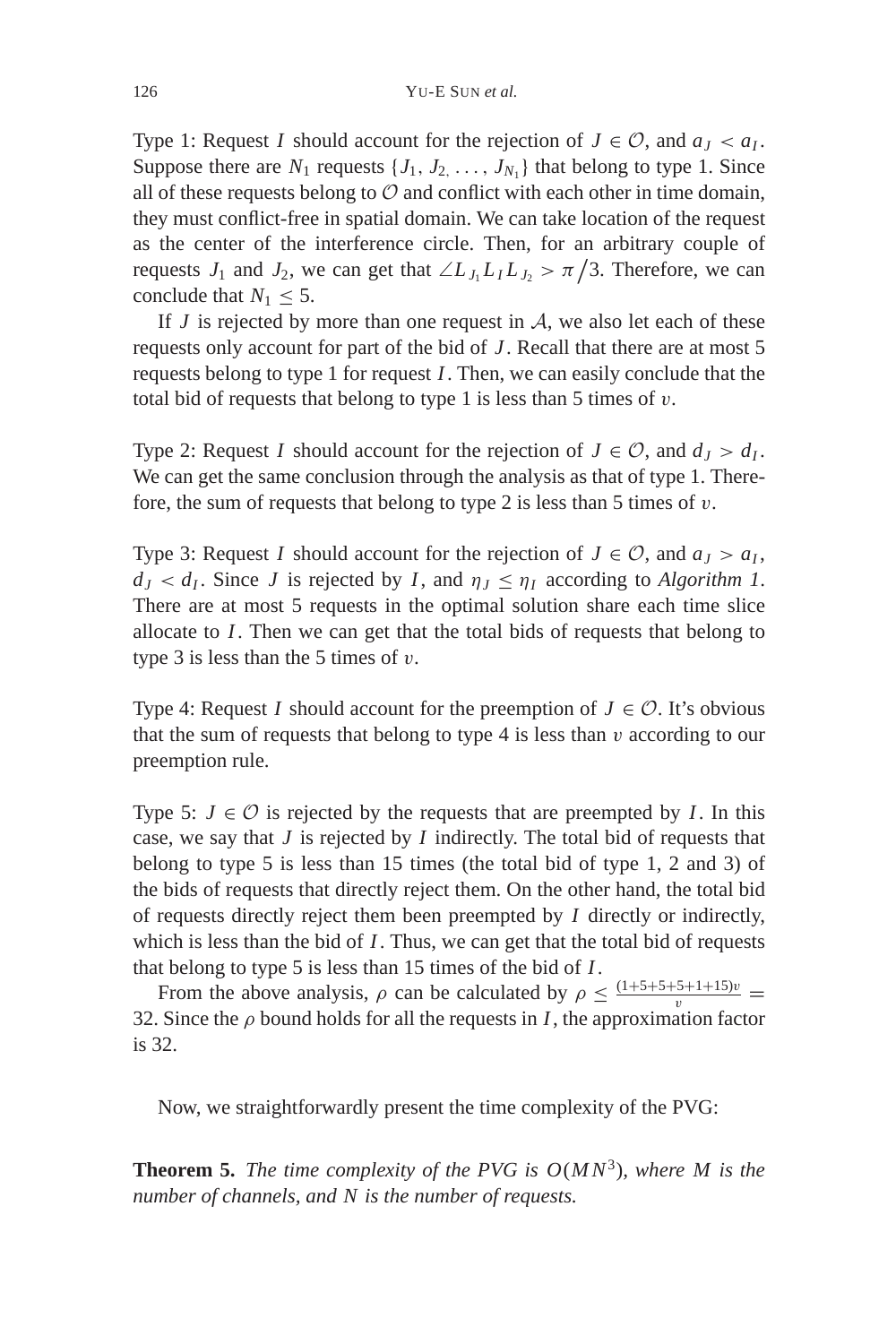# **5 SIMULATION RESULTS**

In this section, we conduct extensive simulations to examine the performance of the proposed PVG allocation mechanism.

## **5.1 Simulation Setup**

In order to make the experimental results more convincing and close to the reality, we adopt the data set obtained through the analysis of measurement data which are collected in Guangdong Province, China. We choose the frequency band of *Broadcasting TV1*(48.5 - 92MHz) for comparison from many frequency bands of services, and capture continuous 5 days' records from the whole measurement data. The total bandwidth of *TV1* is split into plenty of channels in accordance with the width of 0.2MHz. For each channel, the data are divided into massive time slots, and we roughly set each time slot about 75 seconds. As a result, the total number of time slots reaches to 5760 (5days/75s).

Figure 4 shows a depiction of the channel vacancies located in frequency band of *TV1*. We use black color to represent the occupied time slots and white color to denote the white space for each channel. The spectrum usage figure makes some characteristics of spectrum usage easier to visualize, for instance, we can easily find that the usage time of the primary user is basically the same in each day. Therefore, the vacancy time slots in all 5 days are selected as the idle slots for allocation to ensure the usage of primary user at the same time.

In our simulations, we select 3 channels from the whole frequency band of *TV1* as input, and the total time of each channel lasts 24 hours from 0:00 to 24:00. We generate secondary users' bid values randomly from the range of [0, 1) and the time length of each secondary user uniformly from the range of [0.5,2] hours. The request time slot with arrival time and deadline for each secondary user is uniformly distributed in the range of [2,4] hours.  $\lambda$  shows the number of requests in our setting, Here, we generate two different scenarios.



FIGURE 4 Usage of spectrum for 5 days, an instance of frequency band of *Broadcasting TV1*.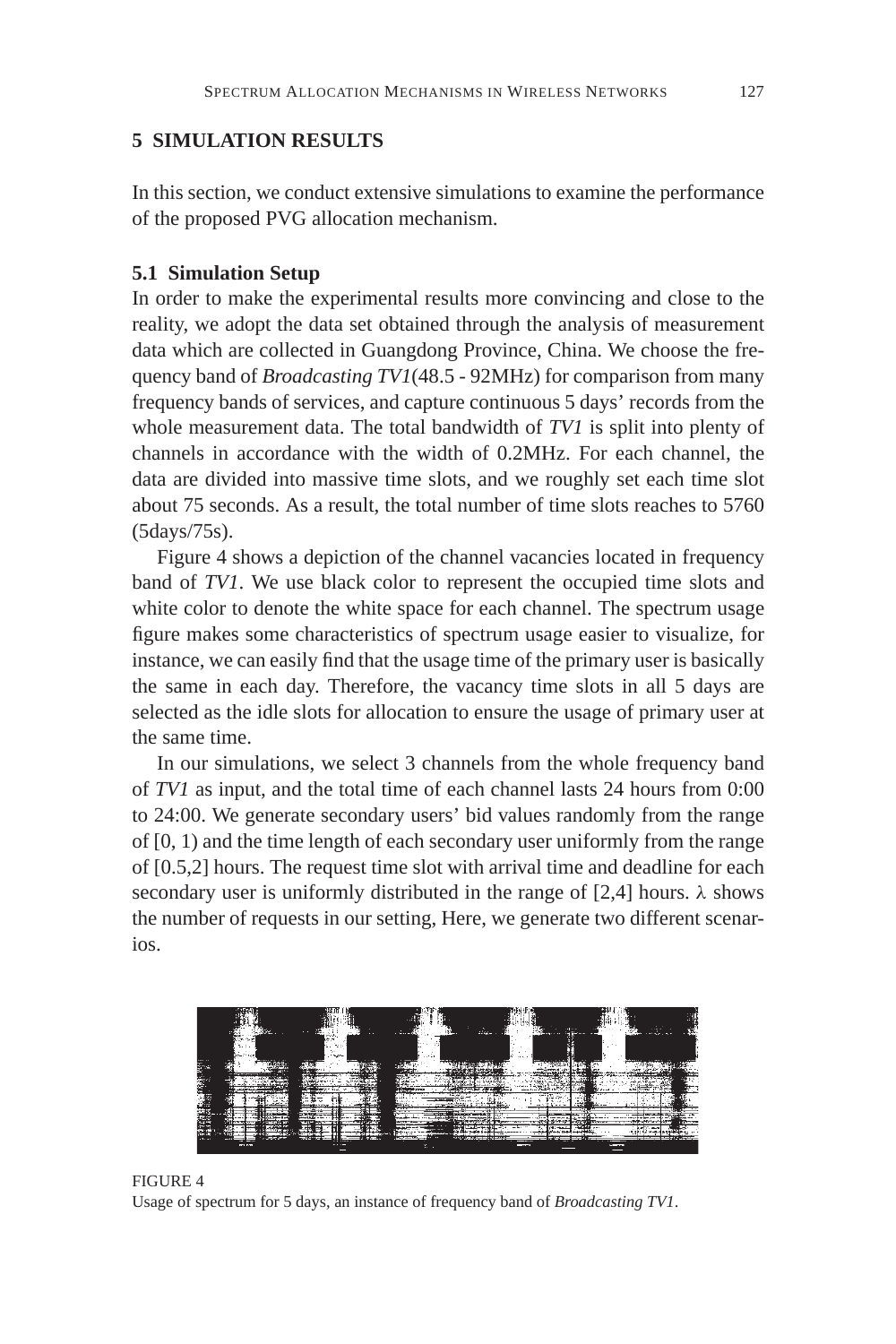

FIGURE 5

Social efficiency ratio and spectrum utilization ratio under Sets 1 and 2 in the Time-Window-Slice Case,  $\eta_s = 0$ ,  $\beta = 2$ .

- **Set 1:** All the requests are uniformly distributed in 24 hours without hot time.
- $\cdot$  *Set 2:* There exists hot time in this setting, which contains about  $\delta$  requests of the whole day. In our simulation setting, we set  $\delta = 80\%$ .

# **5.2 Performance of the PVG allocation Mechanism**

In this section, we study the performance of the PVG mechanism compared with the optimal allocation mechanisms in Time-Window-Slice, Time-Window and Fixed-Interval cases. For each case, we mainly focus on the performance of social efficiency and the utilization of channels. For comparison, we plot the results under 2 different request sets mentioned above, and analyze influences of the relationship between supply and demand from the results.

# *5.2.1 Performance of Time-Window-Slice and Time-window cases*

In the following, Figures. 5 and 6 show the simulation results in the Time-Window-Slice and Time-Window cases respectively. Because we use the



### FIGURE 6

Social efficiency ratio and spectrum utilization ratio under Sets 1 and 2 in the Time-Window Case,  $\eta_s = 0, \beta = 2$ .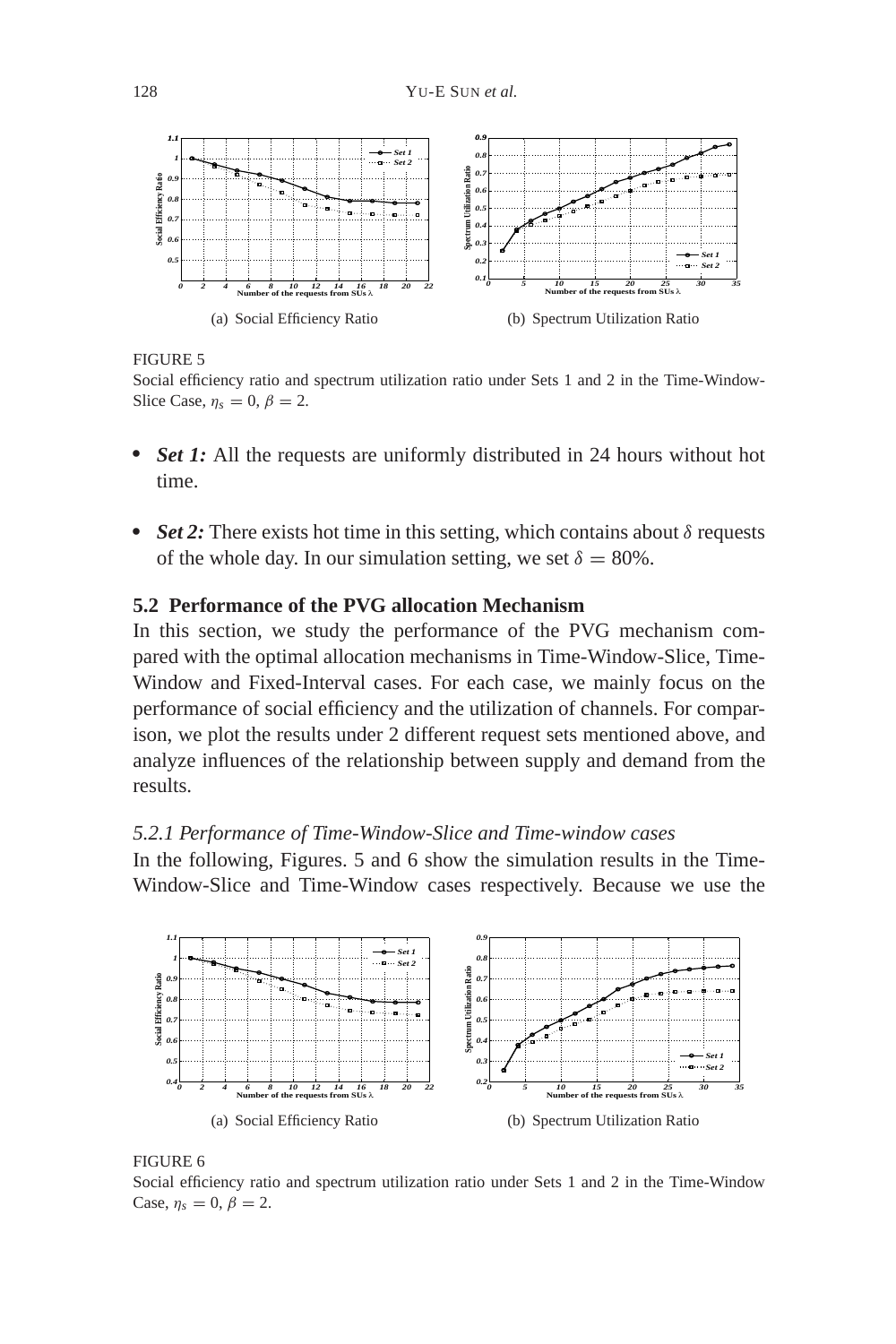same setting in these two cases (both of them only allow requests share channels in temporal domain), we can see that the results in both cases are roughly similar. Thus, as a representative, our discussion below is mainly based on the results in the Time-Window-Slice case.

Now, let us look at the achieved social efficiency and spectrum utilization of the proposed mechanisms. Figure 5(a) illustrates the social efficiency ratio of the PVG allocation mechanism to the optimal allocation mechanism in the Time-Window-Slice case. We see that the PVG mechanism works as well as the optimal mechanism when  $\lambda$  is small. This is because there is enough available time for each request, and most of them can be allocated without overlapping with others in both schemes. Since the competition among requests increases as  $\lambda$  increases, the optimal allocation mechanism outperforms the PVG allocation mechanism gradually. The social efficiency ratio keeps approximately stable when  $\lambda$  is large enough, that is, the supply is much less than the demand. In Figure 5(b), the spectrum utilization ratio of the two allocation mechanisms in the Time-Window-Slice case is also depicted. It is shown that the utilization ratio simply increases along with the increasing of  $\lambda$ . From Figure 5(a), we can see that the PVG allocation mechanism performs better in a lightly loaded system than in a highly loaded system. Furthermore, even in the worst case, the social efficiency ratio of the PVG allocation mechanism to the optimal allocation mechanism is still above 70%. In the Time-Window case, Figure 6 shows exactly the same trends in spectrum utilization ratio.

### *5.2.2 Performance of Fixed-Interval case*

Figure 7(a) shows the social efficiency ratio of the PVG allocation mechanism in the Fixed-Interval case. Unsurprisingly, the performances of PVG in the Time-Window-slice and Time-Window cases are better than that of





Social efficiency ratio under Sets 1 and 2 in the Fixed-interval Case and the comparison of spectrum utilization ratio under different reuse ways in Sets 1,  $\eta_s = 0$ ,  $\beta = 2$ .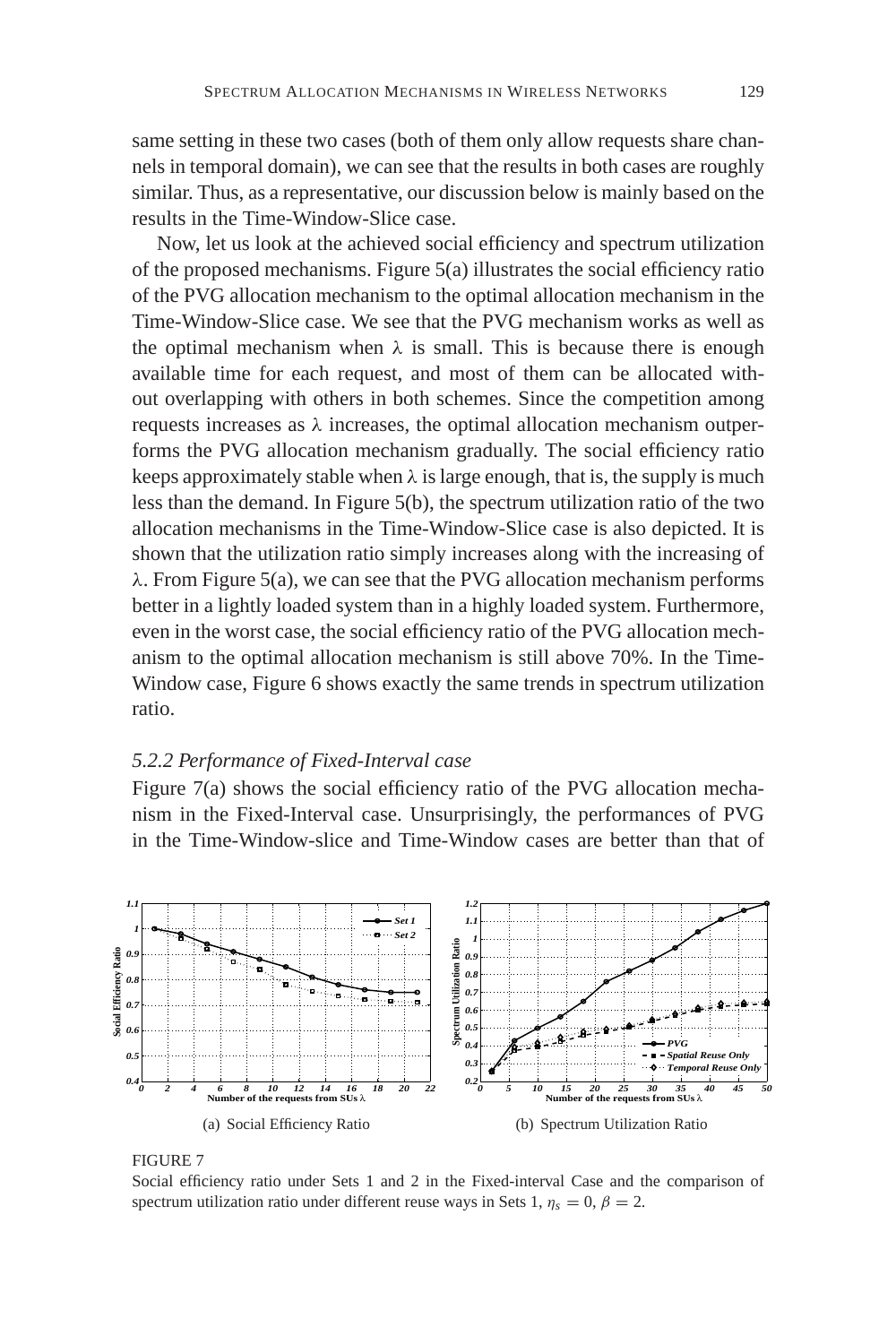PVG in the Fixed-Interval case. This is because we always get a solution PVG in the Fixed-Interval case. This is because we always get a solution whose value is larger than  $1/(6 + 4\sqrt{2})$  and  $1/8$  times of the optimal one in the Time-Window-slice and Time-Window cases, while the solution is only always larger than 1/32 times of the optimal one in the Fixed-interval case. However, our simulation results are much better than the theoretical bound we proved in previous sections.

Different with other two cases, channels can be reused both in spatial and temporal domain in the Fixed-Interval case. In Figure 7(b), we compare the spectrum utilization efficiency in the case of Fixed-Interval with the case of channels reusable only in spatial, or temporal domain. We define spectrum utilization ratio to be the ratio of the time length allocated to winners and the total time length of all the channels available. Obviously, the spectrum utilization efficiency in our model is much better than the cases that spectrum can only be reused in spatial or temporal domain.

# **6 LITERATURE REVIEWS**

With the fast growing spectrum-based services and devices in recent years, the remaining spectrum available for future wireless services and devices is being exhausted. To tackle this problem, it has been extensively studied in the scope of the secondary spectrum allocation problem. Many designs of wireless spectrum allocation mechanisms have been proposed to cope with dynamic spectrum access problem in various scenarios. For instance, Huang et al. [15] comparatively early discussed secondary spectrum allocation mechanisms for sharing spectrum among a group of users. In order to maximize the total utility and minimize the interference [26], transmit power based channel allocation methods were proposed. At the same time, [9] and [22] studied the spectrum band allocation methods aiming to minimize the spectrum interference.

Spectrum can be reused both in spatial and temporal domain. Most of the existing studies of spectrum allocation only allow the secondary users share one channel in spatial domain, such as [4,10,11,13,16,23,25,27,28,34,35]. In spectrum allocation mechanism design, another line is based on spectrum temporal reuse (*e.g.* [7, 24, 29, 31]). TODA [24] first takes time domain into account, and proposes a suboptimal spectrum allocation mechanism with polynomial time complexity aiming to generate maximum revenue for the auctioneer. There are only few studies allow spectrum reused both in spatial and temporal domain, *e.g.* [12, 14]. In addition, spectrum is a local resource. Thus, District mechanism [25] takes the spectrum locality into account and gives an economically robust and computationally efficient method. Unfortunately, none of the existing studies consider the Time-Window or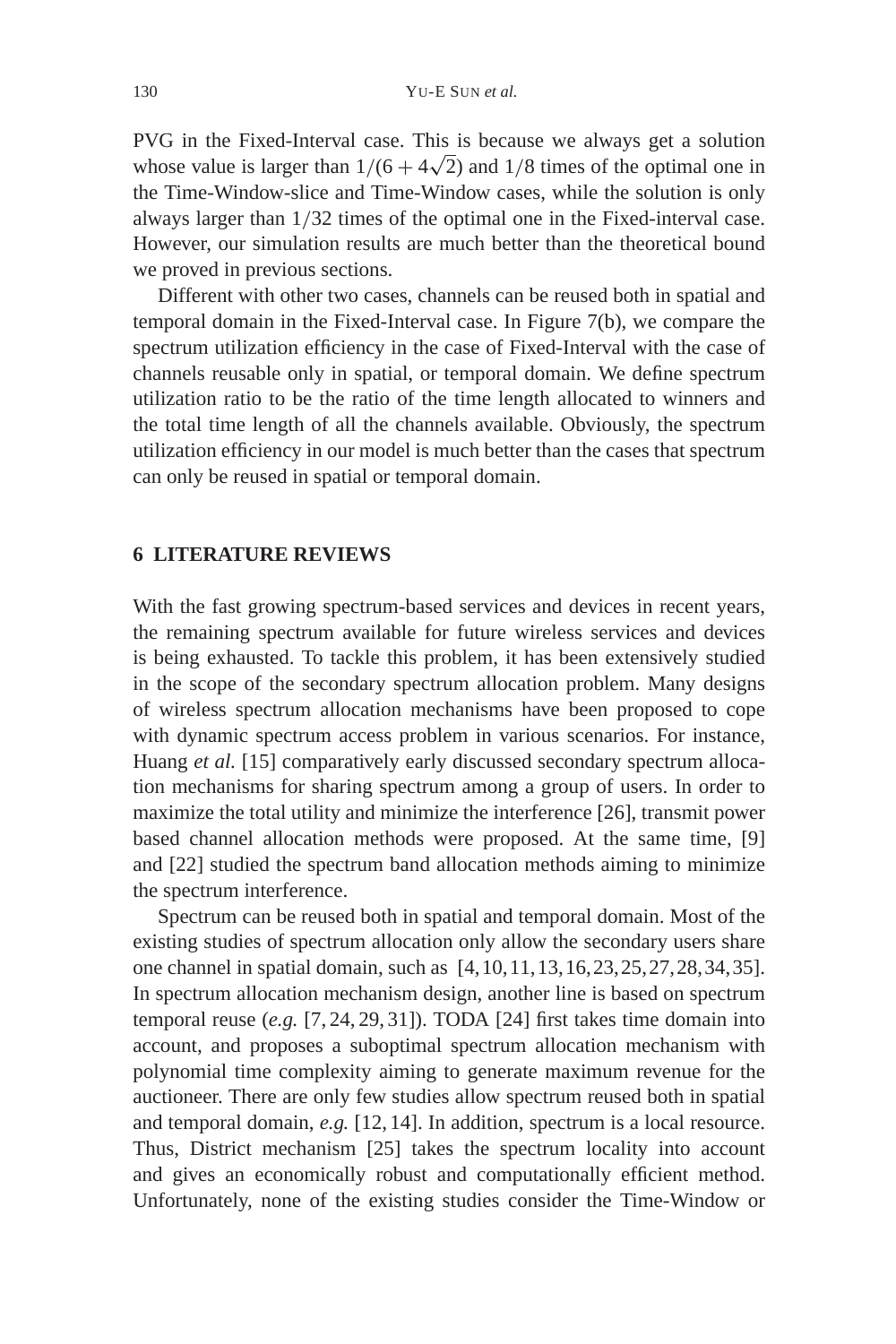Time-Window-Slice cases in the spectrum allocation mechanism design, which are the more general cases than the Fixed-interval case.

Different from traditional periodic model (offline model), many researches study the spectrum allocation in an online model [5, 24, 30–32, 36]. As for online spectrum allocation, the requests from secondary users can be arrived at anytime [33]. Deek *et al.* [5] studied a time-based cheating problem in an online model. However, a significant issue is not fully addressed in the mentioned previous designs, most existing works concentrate on spectrum allocation mechanism design without considering spectrums as non-identical items.

These years, some work on heterogeneous spectrum transaction issue has been studied in [7, 8, 18, 20, 21]. In [8], Feng *et al.* propose a method for heterogeneous spectrum allocation. [18] and [21] solve the heterogeneous auction problems in different perspectives. Nevertheless, they do not consider time domain issue in their works, thus making the spectrum allocation incomplete. Similar work is proposed in [7], Dong *et al.* tackled the spectrum allocation problem by using combinatorial auction model with consideration of time-frequency flexibility. The spectrum opportunity is divided into many fractions in time and frequency domains. However, the fixed candidate slots division model will greatly restrict the choice flexibility for secondary users.

# **7 CONCLUSION**

Considering the challenges for designing a practical spectrum allocation in wireless ad hoc networks, we proposed a series of spectrum allocation mechanisms to maximize the social efficiency for the cases of Time-window-slice, Time-window and Fixed-interval. We first studied the optimal spectrum allocation problem in secondary spectrum market, which is an NP-hard problem. Then, we designed a general framework of spectrum allocation, namely PVG. The proposed PVG scheme has a constant approximation factor but is computationally much more efficient. To the best of our knowledge, this is the first work that takes a flexible time request from secondary users into consideration.

Several interesting questions are left for future research. The first one is to study the case when the request of a secondary user may be served by several channels in the spectrum market. The second challenging question is to design truthful mechanisms when the requests arrive online and we have to make online decisions on allocations and payment.

## **ACKNOWLEDGEMENT**

The research of authors is partially supported by NSF CNS-1035894, NSF ECCS-1247944, NSF ECCS-1343306, NSF CMMI 1436786, National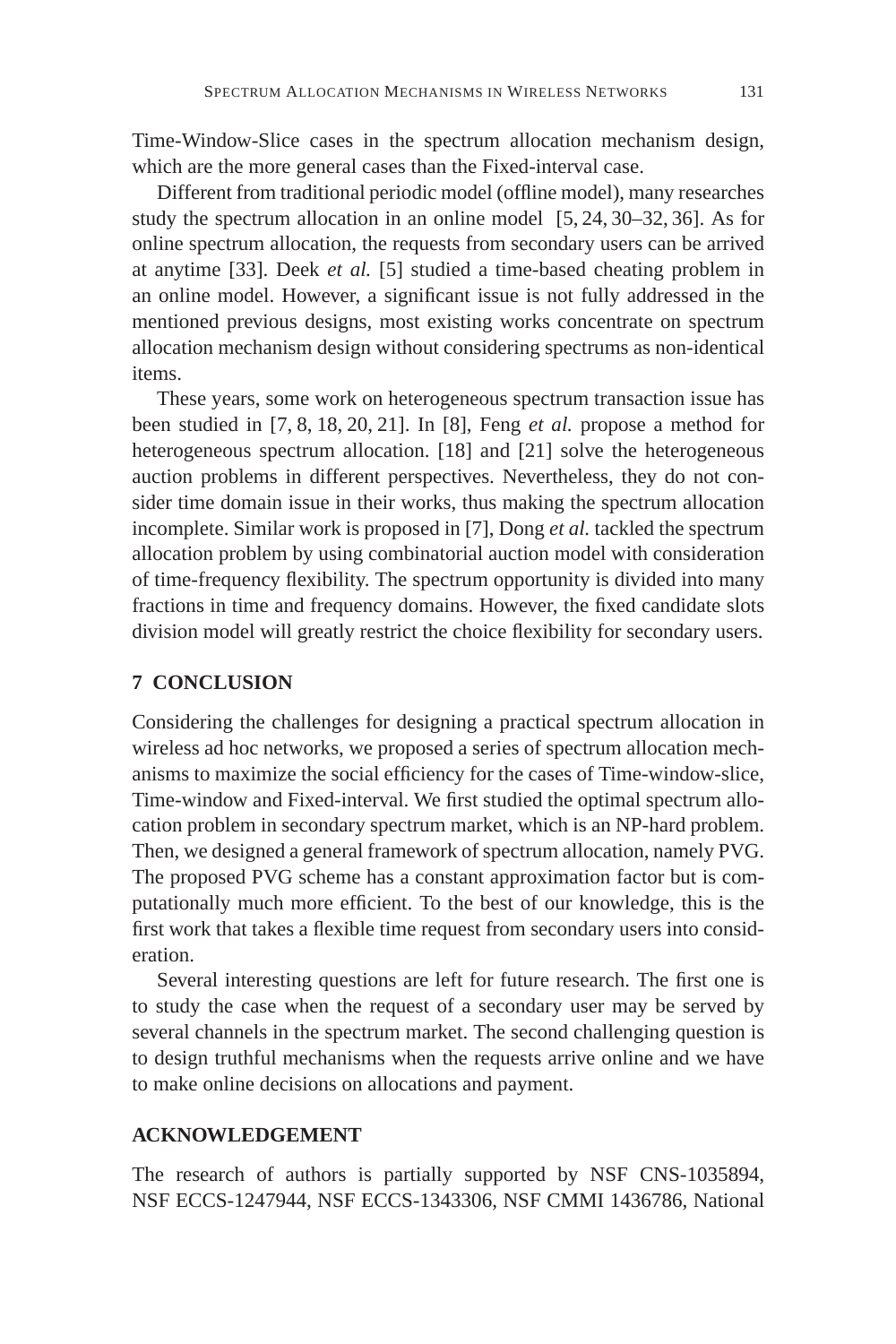Natural Science Foundation of China under Grant No. U1301256, No. 61170216, No. 61228202, No. 61303206, No. 61202028. Specialized Research Fund for the Doctoral Program of Higher Education (SRFDP) under Grant No. 20123201120010. Any opinions, findings, conclusions, or recommendations expressed in this paper are those of author(s) and do not necessarily reflect the views of the funding agencies (NSF, and NSFC).

### **REFERENCES**

- [1] I. F. Akyildiz, W.-Y. Lee, and K. R. Chowdhury. (2009). CRAHNs: Cognitive radio ad hoc networks. *Ad Hoc Networks*, 7(5):810–836.
- [2] M. Al-Ayyoub and H. Gupta. (2014). Truthful spectrum auctions with approximate socialwelfare or revenue. *ACM/IEEE Transactions on Networking*, 22(6):1873–1885.
- [3] D. Chen, S. Yin, Q. Zhang, M. Liu, and S. Li. (2009). Mining spectrum usage data: a large-scale spectrum measurement study. In *ACM Mobicom 2009*, pages 13–24.
- [4] Z. Chen, H. Huang, Y.-E Sun, and L. Huang. (2013). True-MCSA: A framework for truthful double multi-channel spectrum auctions. *IEEE Transactions on Wireless Communications*, 12(8):3838–3850.
- [5] L. Deek, X. Zhou, K. Almeroth, and H. Zheng. (2011). To preempt or not: Tackling bid and time-based cheating in online spectrum auctions. In *IEEE INFOCOM 2011*, pages 2219–2227.
- [6] N. Dimitriou, A. Barnawi, A. Zalonis, and A. Polydoros. (2015). Resource management in cognitive radio networks. *Ad Hoc and Sensor Wireless Networks (AHSWN)*, 24(3-4):249– 263.
- [7] M. Dong, G. Sun, X. Wang, and Q. Zhang. (2012). Combinatorial auction with timefrequency flexibility in cognitive radio networks. In *IEEE INFOCOM 2012*, pages 2282– 2290.
- [8] X. Feng, Y. Chen, J. Zhang, Q. Zhang, and B. Li. (2012). TAHES: Truthful double auction for heterogeneous spectrums. In *IEEE INFOCOM 2012*, pages 3076–3080.
- [9] S. Gandhi, C. Buragohain, L. Cao, H. Zheng, and S. Suri. (2007). A general framework for wireless spectrum auctions. In *IEEE DySPAN 2007*, pages 22–33.
- [10] A. Gopinathan, Z. Li, and C. Wu. (2011). Strategyproof auctions for balancing social welfare and fairness in secondary spectrum markets. In *Proceedings of the INFOCOM 2011*, pages 2813–2821.
- [11] H. Huang, X.-Y. Li, Y. E. Sun, H. Xu, and L. Huang. (2014). PPS: Privacy-preserving strategyproof social-efficient spectrum auction mechanisms. *IEEE Transactions on Parallel and Distributed Systems*.
- [12] H. Huang, Y. Sun, X.-Y. Li, Z. Chen, W. Yang, and H. Xu. (2013). Near-optimal truthful spectrum auction mechanisms with spatial and temporal reuse in wireless networks. In *ACM MOBIHOC 2013*, pages 237–240.
- [13] H. Huang, Y. Sun, K. Xing, H. Xu, X. Xu, and L. Huang. (2012). Truthful multi-unit double auction for spectrum allocation in wireless communications. In *Proceedings of the 7th International Conference on Wireless Algorithms, Systems, and Applications (WASA 2012)*, pages 248–257.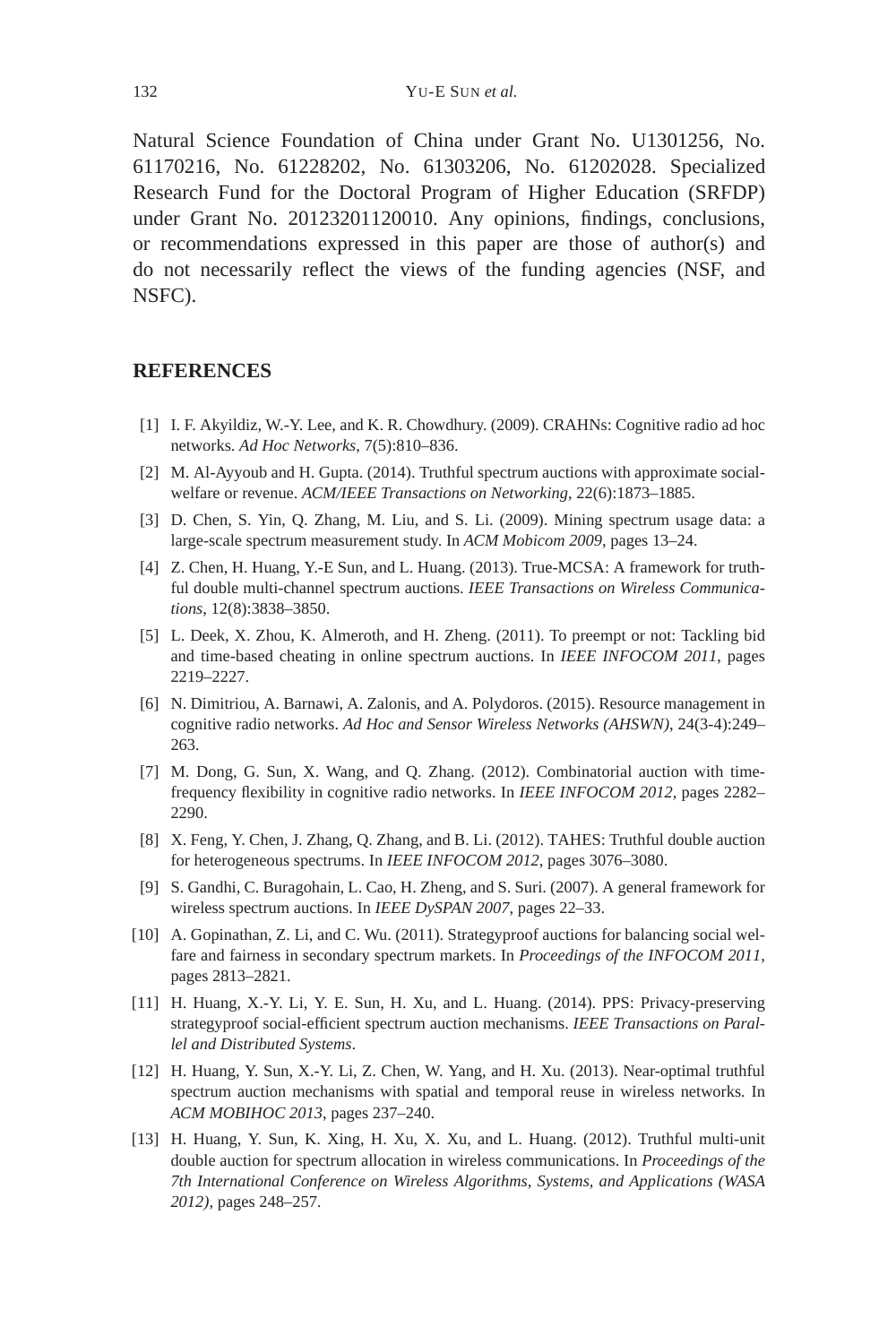- [14] H. Huang, Y.-E. Sun, X.-Y. Li, S. G. Chen, M. Xiao, and L. Huang. (2014). Truthful auction mechanisms with performance guarantee in secondary spectrum markets. *IEEE Transactions on Mobile Computing*.
- [15] J. Huang, R.A. Berry, and M.L. Honig. (2006). Auction-based spectrum sharing. *Mobile Networks and Applications*, 11(3):405–418.
- [16] J. Jia, Q. Zhang, Q. Zhang, and M. Liu. (2009). Revenue generation for truthful spectrum auction in dynamic spectrum access. In *ACM MOBIHOC 2009*, pages 3–12.
- [17] S. K. Jones, T. W. Phillips, H. L. Van Tuyl, and R. D. Weller. (2008). *Evaluation of the performance of prototype TV-Band white space devices, phase II*. Technical Research Branch, Laboratory Division, Office of Engineering and Technology, FCC.
- [18] I. A. Kash, R. Murty, and D. C. Parkes. (2014). Enabling spectrum sharing in secondary market auctions. *IEEE Transactions on Mobile Computing*, 13(3):556–568.
- [19] P. Kolodzy. (2002). Spectrum policy task force. *Federal Commun. Comm., Washington, DC, Rep. ET Docket*, (02-135).
- [20] W. Li, X. Cheng, R. Bie, and F. Zhao. (2014). An extensible and flexible truthful auction framework for heterogeneous spectrum markets. In *ACM MOBIHOC 2014*, pages 175– 184.
- [21] M. Parzy and H. Bogucka. (2011). Non-identical objects auction for spectrum sharing in tv white spaces the perspective of service providers as secondary users. In *Proceedings of the IEEE Symposium on New Frontiers in Dynamic Spectrum Access Networks (DySPAN)*, pages 389–398.
- [22] K. Ryan, E. Aravantinos, and M. Buddhikot. (2006). A new pricing model for next generation spectrum access. In *Proceedings of the first international workshop on Technology and policy for accessing spectrum*, page 11.
- [23] Q. Wang, B. Ye, S. Lu, and S. Guo. (2014). A truthful qos-aware spectrum auction with spatial reuse for large-scale networks. *IEEE Transactions on Parallel and Distributed Systems*, 25(10):2499–2508.
- [24] S. G. Wang, P. Xu, X. H. Xu, S. J. Tang, X.-Y. Li, and X. Liu. (2010). TODA: truthful online double auction for spectrum allocation in wireless networks. In *IEEE Dyspan 2010*, pages 1–10.
- [25] W. Wang, B. Li, and B. Liang. (2011). District: Embracing local markets in truthful spectrum double auctions. In *IEEE SECON 2011*, pages 521–529.
- [26] Y. Wang, W. Wang, X.-Y. Li, and W.-Z. Song. (2008). Interference-aware joint routing and TDMA link scheduling for static wireless networks. *IEEE Transactions on Parallel and Distributed Systems*, 19(12):1709–1726.
- [27] F. Wu and N. Vaidya. (2012). SMALL: A strategy-proof mechanism for radio spectrum allocation. In *IEEE INFOCOM 2011*, pages 3020–3028.
- [28] H. Xu, J. Jin, and B. Li. (2010). A secondary market for spectrum. In *IEEE INFOCOM 2010*, pages 1–5.
- [29] P. Xu and X.-Y. Li. (2011). TOFU: semi-truthful online frequency allocation mechanism for wireless network. *IEEE/ACM Transactions on Networking (TON)*, 19(2):433–446.
- [30] P. Xu, X.-Y. Li, and S. Tang. (2011). Efficient and strategyproof spectrum allocations in multichannel wireless networks. *IEEE Transactions on Computers*, 60(4):580–593.
- [31] P. Xu, S. G. Wang, and X.-Y. Li. (2010). SALSA: Strategyproof online spectrum admissions for wireless networks. *IEEE Transactions on Computers*, 59(12):1691–1702.
- [32] P. Xu, X. H. Xu, S. J. Tang, and X.-Y. Li. (2011). Truthful online spectrum allocation and auction in multi-channel wireless networks. In *IEEE INFOCOM 2011*, pages 26–30.